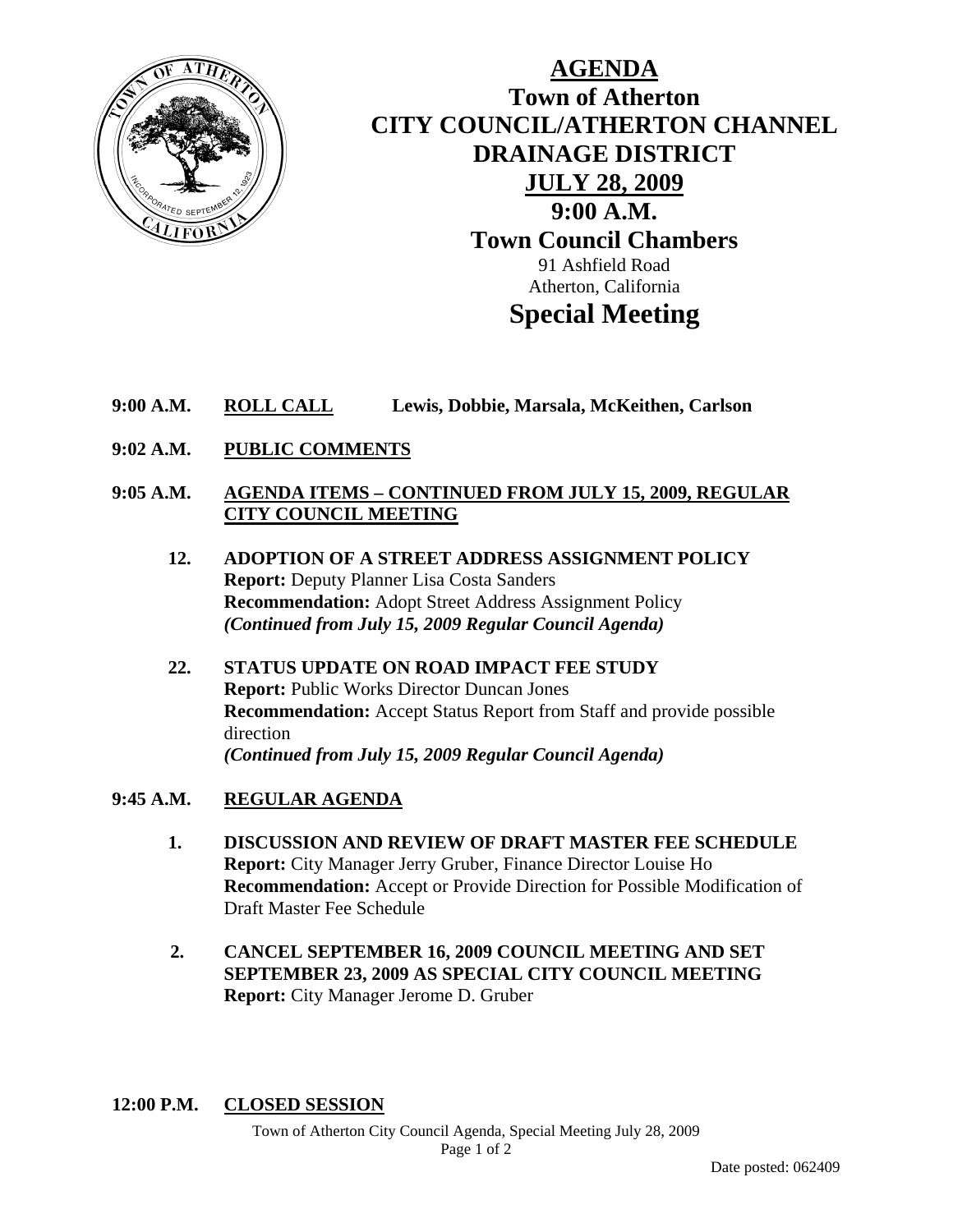#### **1. CONFERENCE WITH LEGAL COUNSEL – EXISTING LITIGATION (Subsection (a) of Government Code Section 54956):**

 *John P. Johns v. the Town of Atherton,* San Mateo County Superior Court Case No. CIV 479972

#### **1:00 P.M. ADJOURN**

#### *PLEASE NOTE THE FOLLOWING INFORMATION:*

*If you challenge a Town zoning, planning, or any other decision in court, you may be limited to raising only those issues you or someone else raised at the public hearing described in this agenda, or in written correspondence delivered to the City Council at, or prior to, the public hearing. Judicial review of any Town administrative decision may be had only if a petition is filed with the court not later than the 90th day following the date upon which the decision becomes final. Judicial review of environmental determinations may be subject to a shorter time period.* 

*Copies of all staff reports and documents subject to disclosure that relate to each item of business referred to on the agenda are available for public inspection by 5:00 p.m. the Friday before each regularly scheduled City Council meeting at the Atherton Library, 2 Dinklespiel, Station Lane, and the Town Administrative Offices, 91 Ashfield Road, Atherton, CA 94027. Additionally, agendas and staff reports may be accessed on the town website at: www.ci.atherton.ca.us* 

> *In compliance with SB 343, materials related to an item on this Agenda submitted to the City Council after distribution of the agenda packet are available for public inspection in the Town Administrative Offices, 91 Ashfield Road, during normal business hours.*

**Pursuant to the Americans with Disabilities Act, if you need special assistance in this meeting, please contact the City Clerk's Office at (650) 752-0500. Notification of 48 hours prior to the meeting will enable the City to make reasonable arrangements to ensure accessibility to this meeting. (29 CRF 35.104 ADA Title II)**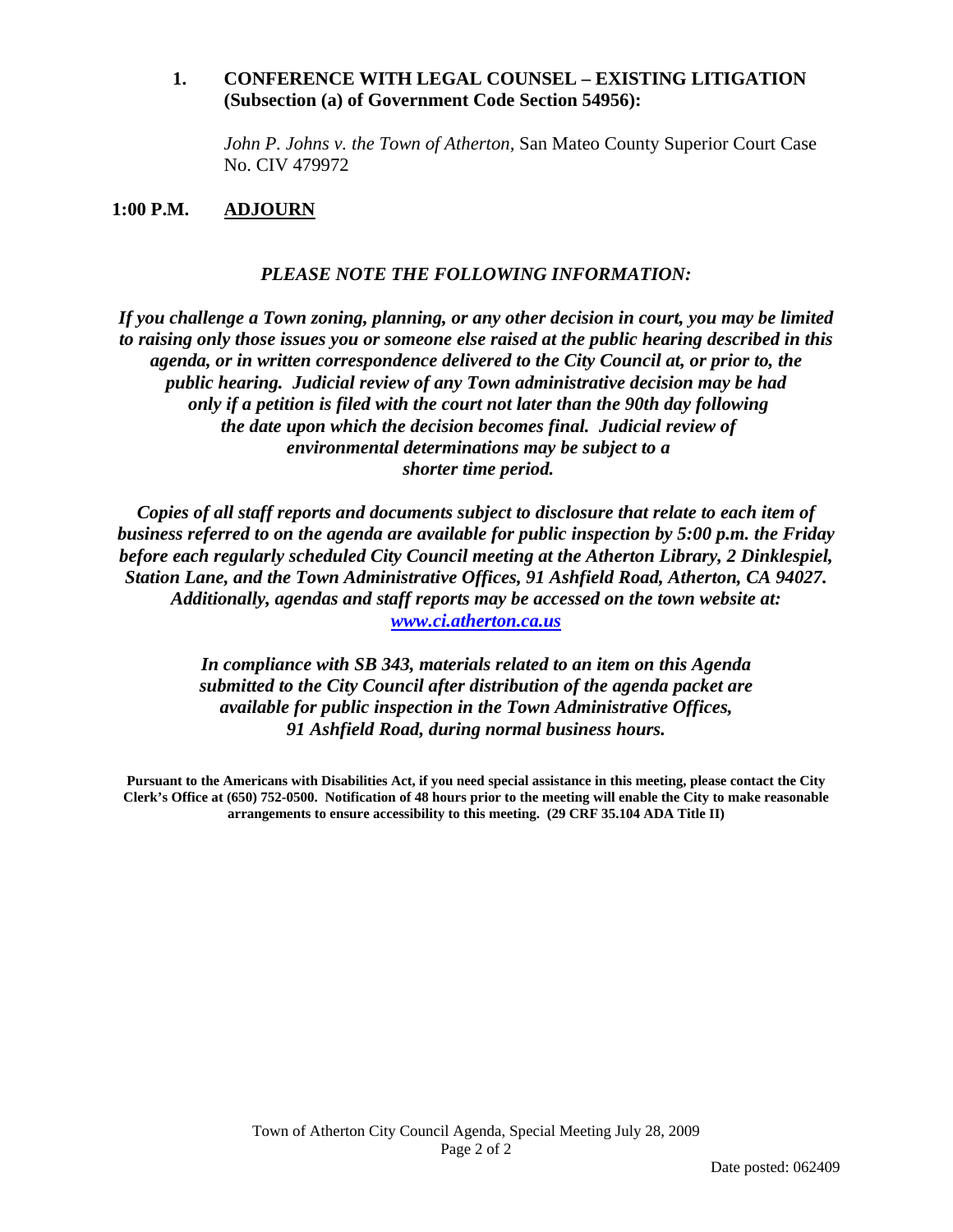### **TOWN OF ATHERTON**

### **MASTER FEE SCHEDULE**

**Updated 7/23/2009**

#### **Table of Contents**

| <b>FEE SCHEDULE</b>                   | <b>PAGE</b> |
|---------------------------------------|-------------|
| Schedule of Administrative Fees       | 2           |
| Schedule of Building Fees             | 3           |
| Schedule of Planning Fees             | 7           |
| Schedule of Parks and Recreation Fees | 9           |
| Schedule of Public Works Fees         | 12          |
| <b>Schedule of Police Fees</b>        | 17          |
|                                       |             |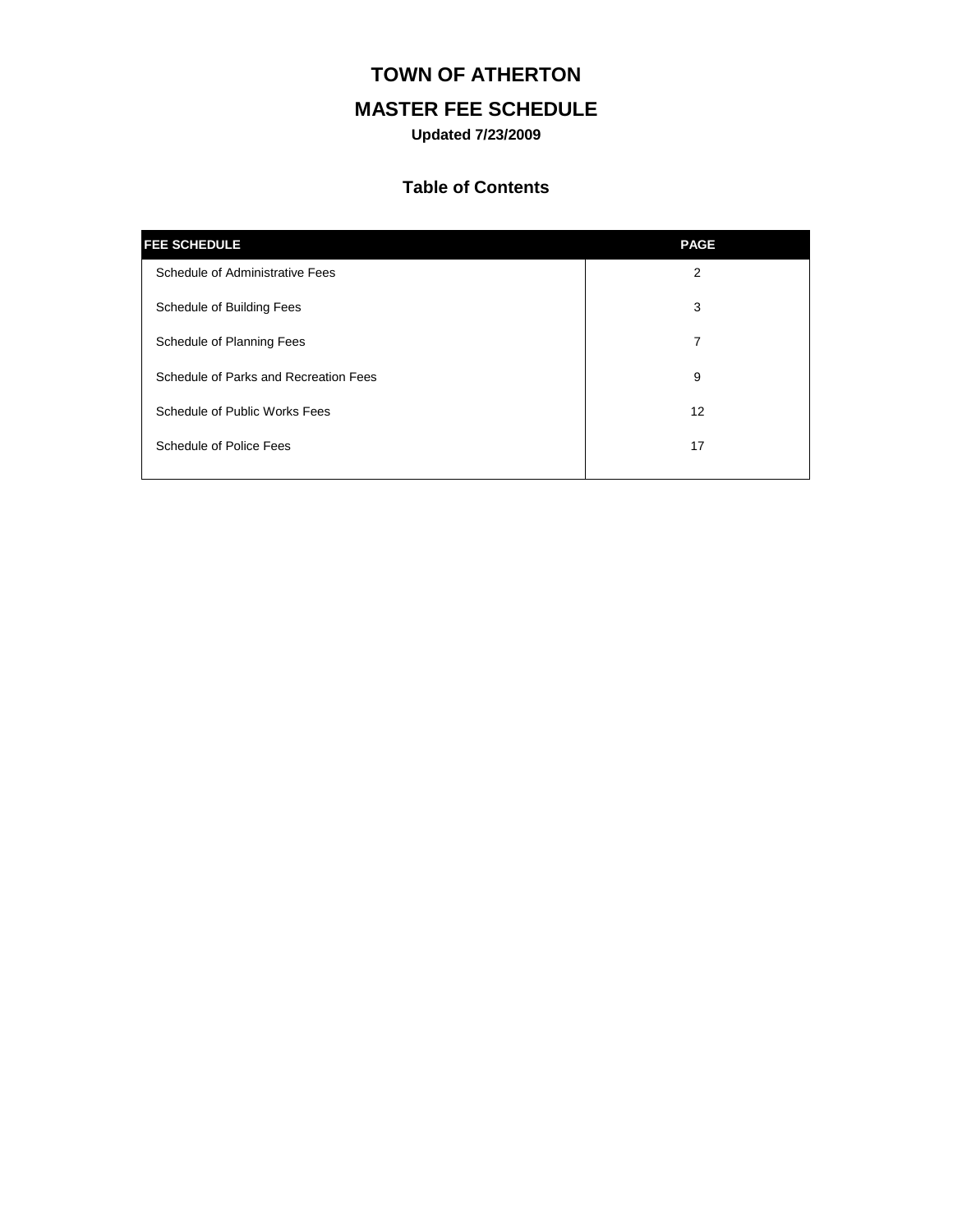## **Schedule of Administrative Fees**

| <b>Service</b>                              | <b>Current Fee</b> | <b>Calculated Fee</b><br><b>Amount Assuming</b><br>Recovery of 100% of<br>the Cost of Service | <b>Current Cost</b><br><b>Recovery</b><br>Percentage | <b>Recommended Fee</b>                                         |
|---------------------------------------------|--------------------|-----------------------------------------------------------------------------------------------|------------------------------------------------------|----------------------------------------------------------------|
| <b>ADMINISTRATIVE FEES</b>                  |                    |                                                                                               |                                                      |                                                                |
| Photocopying and/or Printing                | \$0.10 per page    | n/a                                                                                           | n/a                                                  | \$0.10 per page                                                |
| Digital Transmission of Files               | \$0                | \$32                                                                                          | 0%                                                   | \$0                                                            |
| Returned Checks (Non-Sufficient Funds)      | \$20               | \$124 plus bank fees                                                                          | 16%                                                  | \$35 per check                                                 |
| Stop-payment Check & Lost Check Replacement | \$0                | \$124 plus bank fees                                                                          | 0%                                                   | \$35 per check                                                 |
| Tape Duplication - Per Tape                 | \$10               | \$64                                                                                          | 16%                                                  | \$64                                                           |
| Notarize - Per Signature                    | \$10               | \$32                                                                                          | 31%                                                  | \$10                                                           |
| Certified Copies - Per Copy                 | \$1                | \$32                                                                                          | 3%                                                   | \$32                                                           |
| Special Event Application Review            | \$75               | \$218                                                                                         | 34%                                                  | \$218                                                          |
| Copy of Municipal Code                      | \$100              | Free via website or<br>see Photocopying and<br>Printing charge                                | n/a                                                  | Free via website or<br>see Photocopying and<br>Printing charge |
| Copy of General Plan                        | \$40               | Free via website or<br>see Photocopying and<br>Printing charge                                | n/a                                                  | Free via website or<br>see Photocopying and<br>Printing charge |
| Copy of Zoning Ordinance                    | \$15               | Free via website or<br>see Photocopying and<br>Printing charge                                | n/a                                                  | Free via website or<br>see Photocopying and<br>Printing charge |
| Copy of Budget                              | \$15               | Free via website or<br>see Photocopying and<br>Printing charge                                | n/a                                                  | Free via website or<br>see Photocopying and<br>Printing charge |
| Copy of Subdivision Ordinance               | \$5                | Free via website or<br>see Photocopying and<br>Printing charge                                | n/a                                                  | Free via website or<br>see Photocopying and<br>Printing charge |
| List of All Businesses in Atherton          | \$0                | Free via website or<br>\$69                                                                   | $0\%$                                                | Free via website or<br>\$69                                    |
| Install and Remove Banner                   | \$0                | \$387                                                                                         | $0\%$                                                | \$387                                                          |
| <b>Business License Processing Fee</b>      | \$25 Pass Through  | n/a                                                                                           | n/a                                                  | \$25 Pass Through                                              |
| Duplicate Business License Processing Fee   | \$25 Pass Through  | n/a                                                                                           | n/a                                                  | \$25 Pass Through                                              |
| Code Enforcement (Administrative)           | \$0                | See hourly rates                                                                              | 0%                                                   | Billed hourly;<br>reference hourly rates                       |

For Services Requested of Town Staff which have no fee listed in this Master Fee Schedule, the City Manager or the City Manager's designee shall determine the appropriate fee based on the following hourly rates for staff time involved in the service or activity: Administration Department Staff: \$129 per hour

Finance Department Staff: \$166 per hour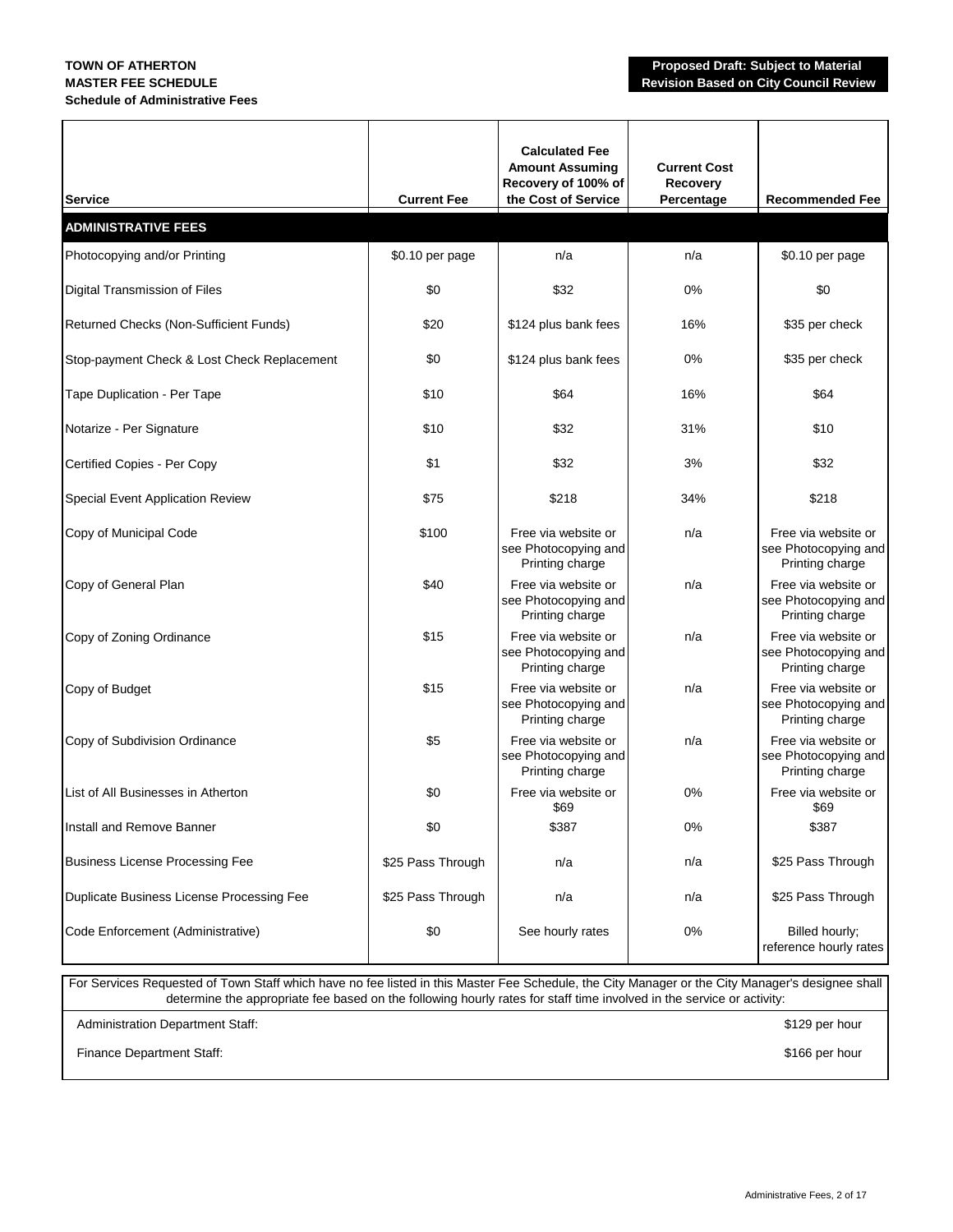**Schedule of Building Fees**

**TOWN OF ATHERTON Proposed Draft: Subject to Material MASTER FEE SCHEDULE Revision Based on City Council Review**

| <b>Service</b>              | <b>Current Fee</b>                                                                                                          | <b>Calculated Fee</b><br><b>Amount Assuming</b><br>Recovery of 100% of<br>the Cost of Service                                                            | <b>Current Cost</b><br>Recovery<br>Percentage | <b>Calculated Fee</b><br><b>Amount Assuming</b><br><b>Targeted Recovery of</b><br>79% of Cost of Service                      | Recommended Fee (1) |
|-----------------------------|-----------------------------------------------------------------------------------------------------------------------------|----------------------------------------------------------------------------------------------------------------------------------------------------------|-----------------------------------------------|-------------------------------------------------------------------------------------------------------------------------------|---------------------|
| <b>BUILDING FEES</b>        |                                                                                                                             |                                                                                                                                                          |                                               |                                                                                                                               |                     |
| <b>Building Permit Fees</b> |                                                                                                                             |                                                                                                                                                          |                                               |                                                                                                                               |                     |
| \$1.00 to \$500             |                                                                                                                             |                                                                                                                                                          |                                               |                                                                                                                               |                     |
| Permit                      | \$23.50                                                                                                                     | \$209                                                                                                                                                    | 11%                                           | \$165                                                                                                                         |                     |
| <b>Plan Review</b>          | \$15.28                                                                                                                     | \$431                                                                                                                                                    | 4%                                            | \$341                                                                                                                         |                     |
| \$501 to \$2,000            |                                                                                                                             |                                                                                                                                                          |                                               |                                                                                                                               |                     |
| Permit                      | \$23.50 for the first \$500,<br>plus \$3.05 for each add'l<br>\$100, or fraction thereof,<br>to and including \$2,000       | \$209 for the first \$500.<br>plus \$19.60 for each<br>add'l \$100, or fraction<br>thereof, to and including<br>\$2,000                                  | 11% -- 14%                                    | \$165 for the first \$500,<br>plus \$15.53 for each<br>add'l \$100, or fraction<br>thereof, to and including<br>\$2,000       |                     |
| <b>Plan Review</b>          | 65% of Building Permit<br>Fee                                                                                               | \$437 for the first \$500,<br>plus \$6.53 for each add'l<br>\$100, or fraction thereof,<br>to and including \$2,000                                      | 3%<br>8%<br>$\sim$                            | \$346 for the first \$500,<br>plus \$5.13 for each add'l<br>\$100, or fraction thereof,<br>to and including \$2,000           |                     |
| \$2,001 to \$25,000         |                                                                                                                             |                                                                                                                                                          |                                               |                                                                                                                               |                     |
| Permit                      | \$69.25 for the first<br>\$2,000, plus \$14 for<br>each add'l \$1,000, or<br>fraction thereof, to and<br>including \$25,000 | \$503 for the first \$2,000,<br>plus \$20.70 for each<br>add'l \$1,000, or fraction<br>thereof, to and including<br>\$25,000                             | 14%<br>40%<br>$\sim$                          | \$398 for the first \$2,000,<br>plus \$16.35 for each<br>add'l \$1,000, or fraction<br>thereof, to and including<br>\$25,000  |                     |
| <b>Plan Review</b>          | Fee                                                                                                                         | 65% of Building Permit   \$535 for the first \$2,000,<br>plus \$6.26 for each add'l<br>\$1,000, or fraction<br>thereof, to and including<br>\$25,000     | 8%<br>37%<br>$\sim$ $-$                       | \$423 for the first \$2,000,<br>plus \$4.96 for each add'l<br>\$1,000, or fraction<br>thereof, to and including<br>\$25,000   |                     |
| \$25,001 to \$50,000        |                                                                                                                             |                                                                                                                                                          |                                               |                                                                                                                               |                     |
| Permit                      | \$391.25 for the first<br>each add'l \$1,000, or<br>fraction thereof, to and<br>including \$50,000                          | \$979 for the first<br>\$25,000, plus \$10.10 for \$25,000, plus \$18.56 for<br>each add'l \$1,000, or<br>fraction thereof, to and<br>including \$50,000 | 40%<br>45%<br>$\overline{\phantom{a}}$        | \$774 for the first<br>\$25,000, plus \$14.68 for<br>each add'l \$1,000, or<br>fraction thereof, to and<br>including \$50,000 |                     |
| <b>Plan Review</b>          | 65% of Building Permit<br>Fee                                                                                               | \$679 for the first<br>\$25,000, plus \$9.40 for<br>each add'l \$1,000, or<br>fraction thereof, to and<br>including \$50,000                             | 46%<br>37%<br>$\overline{\phantom{a}}$        | \$537 for the first<br>\$25,000, plus \$7.44 for<br>each add'l \$1,000, or<br>fraction thereof, to and<br>including \$50,000  |                     |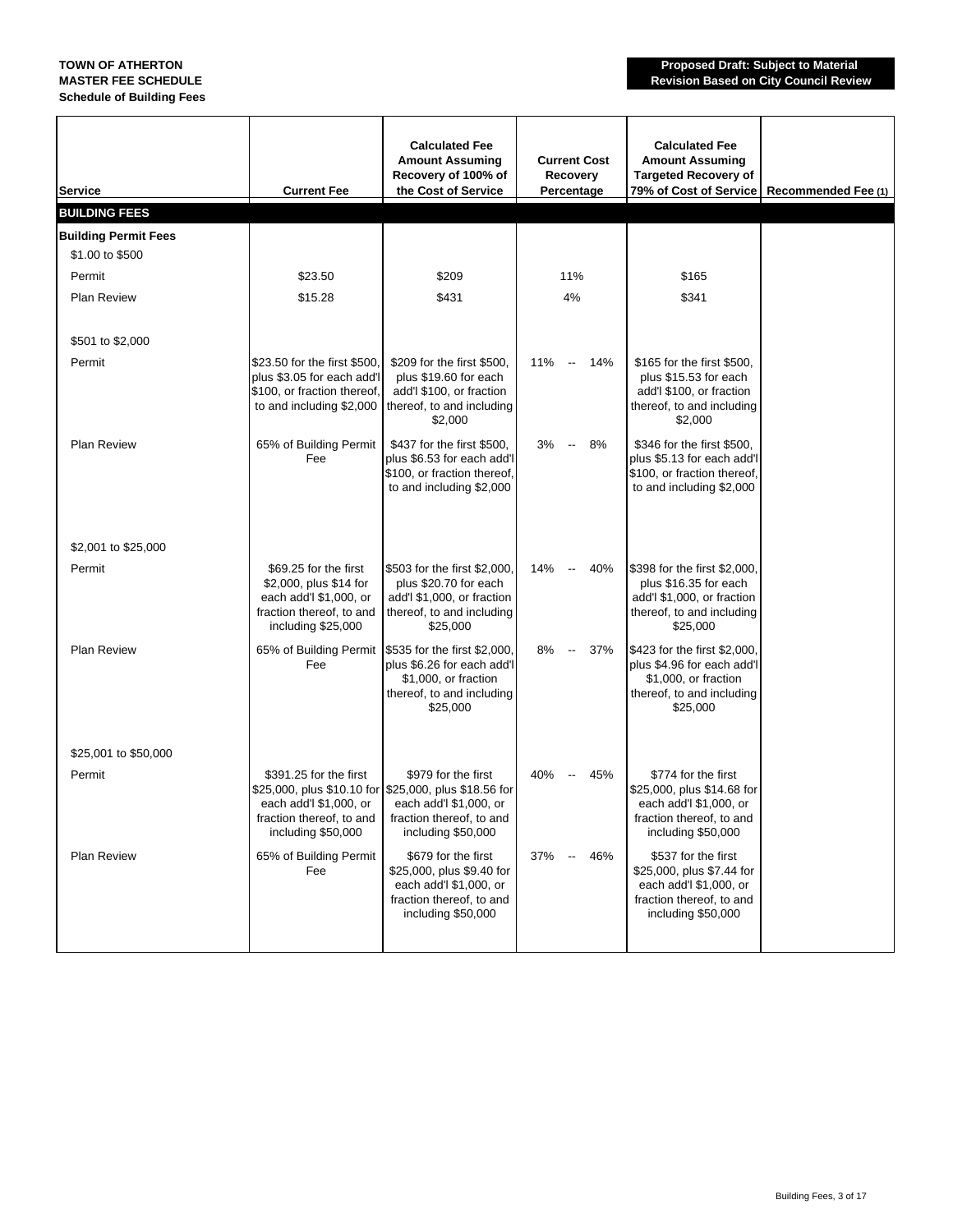| Service                  | <b>Current Fee</b>                                                                                                            | <b>Calculated Fee</b><br><b>Amount Assuming</b><br>Recovery of 100% of<br>the Cost of Service                                                                 | <b>Current Cost</b><br>Recovery<br>Percentage | <b>Calculated Fee</b><br><b>Amount Assuming</b><br><b>Targeted Recovery of</b><br>79% of Cost of Service                           | Recommended Fee (1) |
|--------------------------|-------------------------------------------------------------------------------------------------------------------------------|---------------------------------------------------------------------------------------------------------------------------------------------------------------|-----------------------------------------------|------------------------------------------------------------------------------------------------------------------------------------|---------------------|
| <b>BUILDING FEES</b>     |                                                                                                                               |                                                                                                                                                               |                                               |                                                                                                                                    |                     |
| \$50,001 to \$100,000    |                                                                                                                               |                                                                                                                                                               |                                               |                                                                                                                                    |                     |
| Permit                   | \$643.75 for the first<br>\$50,000, plus \$7 for<br>each add'l \$1,000, or<br>fraction thereof, to and<br>including \$100,000 | \$1,443 for the first<br>\$50,000, plus \$41.38 for<br>each add'l \$1,000, or<br>fraction thereof, to and<br>including \$100,000                              | 45% --<br>28%                                 | \$1,141 for the first<br>\$50,000, plus \$32.72 for<br>each add'l \$1,000, or<br>fraction thereof, to and<br>including \$100,000   |                     |
| <b>Plan Review</b>       | 65% of Building Permit<br>Fee                                                                                                 | \$914 for the first<br>\$50,000, plus \$13.32 for<br>each add'l \$1,000, or<br>fraction thereof, to and<br>including \$100,000                                | 46% -- 41%                                    | \$723 for the first<br>\$50,000, plus \$10.52 for<br>each add'l \$1,000, or<br>fraction thereof, to and<br>including \$100,000     |                     |
| \$100,001 to \$500,000   |                                                                                                                               |                                                                                                                                                               |                                               |                                                                                                                                    |                     |
| Permit                   | \$993.75 for the first<br>each add'l \$1,000, or<br>fraction thereof, to and<br>including \$500,000                           | \$3,512 for the first<br>\$100,000, plus \$5.60 for \$100,000, plus \$3.82 for<br>each add'l \$1,000, or<br>fraction thereof, to and<br>including \$500,000   | 28% -- 64%                                    | \$2,777 for the first<br>\$100,000, plus \$3.02 for<br>each add'l \$1,000, or<br>fraction thereof, to and<br>including \$500,000   |                     |
| <b>Plan Review</b>       | 65% of Building Permit<br>Fee                                                                                                 | \$1,580 for the first<br>\$100,000, plus \$1.57 for<br>each add'l \$1,000, or<br>fraction thereof, to and<br>including \$500,000                              | 41% --<br>95%                                 | \$1,249 for the first<br>\$100,000, plus \$1.24 for<br>each add'l \$1,000, or<br>fraction thereof, to and<br>including \$500,000   |                     |
| \$500,001 to \$1,000,000 |                                                                                                                               |                                                                                                                                                               |                                               |                                                                                                                                    |                     |
| Permit                   | \$3,233.75 for the first<br>each add'l \$1,000, or<br>fraction thereof, to and<br>including \$1,000,000                       | \$5,040 for the first<br>\$500,000, plus \$4.75 for \$500,000, plus \$4.86 for<br>each add'l \$1,000, or<br>fraction thereof, to and<br>including \$1,000,000 | 64% -- 75%                                    | \$3,986 for the first<br>\$500,000, plus \$3.84 for<br>each add'l \$1,000, or<br>fraction thereof, to and<br>including \$1,000,000 |                     |
| Plan Review              | 65% of Building Permit<br>Fee                                                                                                 | \$2,207 for the first<br>\$500,000, plus \$2.60 for<br>each add'l \$1,000, or<br>fraction thereof, to and<br>including \$1,000,000                            | 95%<br>104%<br>$\sim$                         | \$1,745 for the first<br>\$500,000, plus \$2.06 for<br>each add'l \$1,000, or<br>fraction thereof, to and<br>including \$1,000,000 |                     |
| \$1,000,000 and up       |                                                                                                                               |                                                                                                                                                               |                                               |                                                                                                                                    |                     |
| Permit                   | \$5,608.75 for the first<br>\$1,000,000, plus \$3.65<br>fraction thereof                                                      | \$7,469 for the first<br>\$1,000,000, plus \$4.86<br>for each add'l \$1,000, or for each add'l \$1,000, or<br>fraction thereof                                | 75%<br>$\sim$<br>varies                       | \$5,906 for the first<br>\$1,000,000, plus \$3.84<br>for each add'l \$1,000, or<br>fraction thereof<br>\$2,000,000                 |                     |
| <b>Plan Review</b>       | 65% of Building Permit<br>Fee                                                                                                 | \$3,508 for the first<br>\$1,000,000, plus \$2.60<br>for each add'l \$1,000, or<br>fraction thereof                                                           | 104%<br>$\sim$ $ -$<br>varies                 | \$2,774 for the first<br>\$1,000,000, plus \$2.06<br>for each add'l \$1,000, or<br>fraction thereof                                |                     |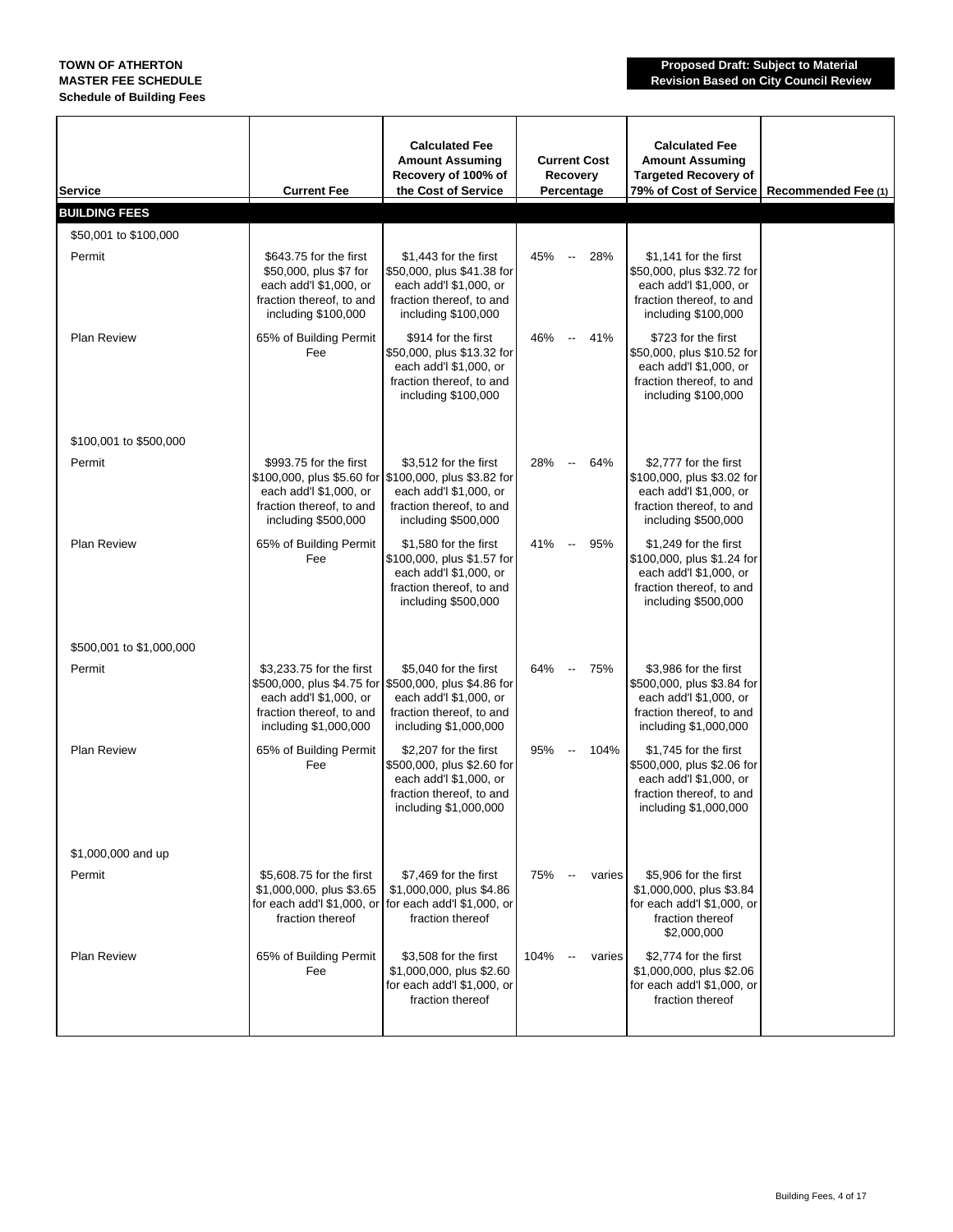### **Schedule of Building Fees**

**TOWN OF ATHERTON Proposed Draft: Subject to Material MASTER FEE SCHEDULE Revision Based on City Council Review**

| Service                                                                   | <b>Current Fee</b>                              | <b>Calculated Fee</b><br><b>Amount Assuming</b><br>Recovery of 100% of<br>the Cost of Service | <b>Current Cost</b><br>Recovery<br>Percentage | <b>Calculated Fee</b><br><b>Amount Assuming</b><br><b>Targeted Recovery of</b><br>79% of Cost of Service | Recommended Fee (1) |
|---------------------------------------------------------------------------|-------------------------------------------------|-----------------------------------------------------------------------------------------------|-----------------------------------------------|----------------------------------------------------------------------------------------------------------|---------------------|
| <b>BUILDING FEES</b>                                                      |                                                 |                                                                                               |                                               |                                                                                                          |                     |
| <b>Permitted Value of Construction</b>                                    |                                                 |                                                                                               |                                               |                                                                                                          |                     |
| New Habitable Construction                                                | \$350 per square foot                           | n/a                                                                                           | n/a                                           |                                                                                                          |                     |
| <b>Remodeled Habitable</b><br>Construction                                | \$350 per square foot                           | n/a                                                                                           | n/a                                           |                                                                                                          |                     |
| New or Remodeled Non-<br><b>Habitable Construction</b>                    | \$250 per square foot                           | n/a                                                                                           | n/a                                           |                                                                                                          |                     |
| <b>Other Building Fees</b>                                                |                                                 |                                                                                               |                                               |                                                                                                          |                     |
| Plumbing, Mechanical, Electrical<br>Permit (First Appliance)              | \$100                                           | \$418                                                                                         | 24%                                           | \$330                                                                                                    |                     |
| Plumbing, Mechanical, Electrical<br>Permit (Each Additional<br>Appliance) | \$0                                             | \$418                                                                                         | 0%                                            | \$330                                                                                                    |                     |
| <b>Demolition Permit Fee</b>                                              | \$200                                           | \$706                                                                                         | 28%                                           | \$558                                                                                                    |                     |
| Landscape Screening Permit Fee                                            | \$250                                           | \$366                                                                                         | 68%                                           | \$289                                                                                                    |                     |
| Water Well Permit Fee                                                     | \$500                                           | \$758                                                                                         | 66%                                           | \$599                                                                                                    |                     |
| Solar Panels Permit Fee                                                   | \$250                                           | \$732                                                                                         | 34%                                           | \$578                                                                                                    |                     |
| Heritage Tree Removal - Staff<br>Level (First Tree)                       | \$100                                           | \$209                                                                                         | 48%                                           | \$165                                                                                                    |                     |
| Heritage Tree Removal - Staff<br>Level (Each Additional Tree)             | \$50                                            | \$52                                                                                          | 96%                                           | \$41                                                                                                     |                     |
| Unauthorized Heritage Tree<br>Removal/Damage                              | \$0                                             | \$209 per hour                                                                                | 0%                                            | \$165 per hour                                                                                           |                     |
| <b>Excavation Permit</b>                                                  | \$1,000                                         | \$627                                                                                         | 159%                                          | \$496                                                                                                    |                     |
| Re-Inspection Fee                                                         | \$0                                             | \$209 per hour                                                                                | 0%                                            | \$165 per hour                                                                                           |                     |
| Special Inspection or<br><b>Consultation Inspection Fee</b>               | \$0                                             | \$209 per hour                                                                                | $0\%$                                         | \$165 per hour                                                                                           |                     |
| <b>Revision Fee</b>                                                       | \$54 per hour                                   | \$209 per hour                                                                                | 26%                                           | \$165 per hour                                                                                           |                     |
| Address Change                                                            | \$250                                           | \$209 per hour or<br>consultant costs                                                         | varies                                        | \$165 per hour or<br>consultant costs                                                                    |                     |
| Permit Search                                                             | \$20 plus photocopying<br>and/or printing costs | \$35 plus photocopying<br>and/or printing costs                                               | 57%                                           | \$28 plus photocopying<br>and/or printing costs                                                          |                     |
| Reactivation of an Expired Permit                                         | \$0                                             | n/a                                                                                           | n/a                                           | n/a                                                                                                      |                     |
| Work Commencing Without a<br>Permit                                       | \$0                                             | n/a                                                                                           | n/a                                           | n/a                                                                                                      |                     |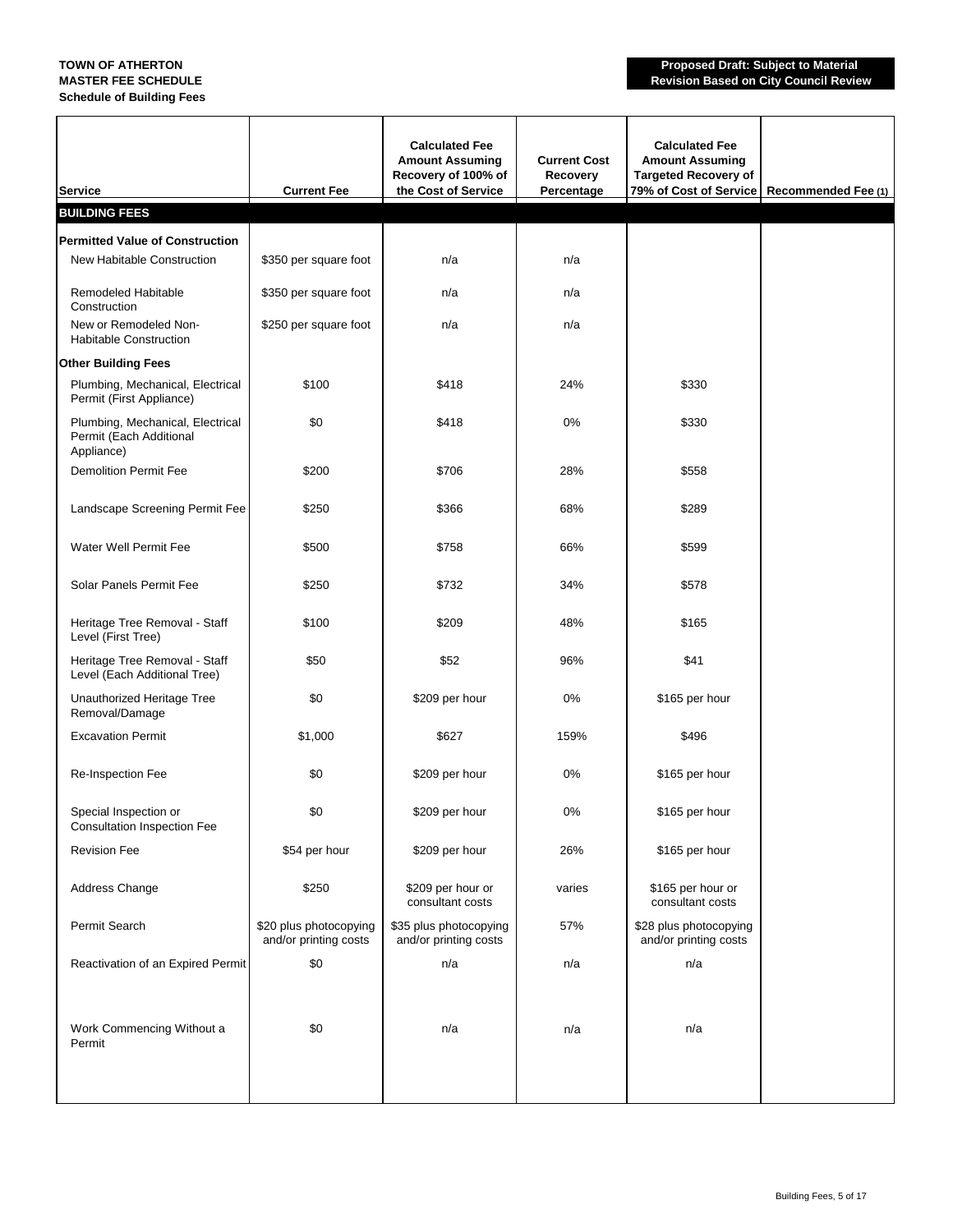## **Schedule of Building Fees**

**TOWN OF ATHERTON Proposed Draft: Subject to Material MASTER FEE SCHEDULE Revision Based on City Council Review**

| <b>Service</b>                                                                                                               | <b>Current Fee</b>                                                                                                | <b>Calculated Fee</b><br><b>Amount Assuming</b><br>Recovery of 100% of<br>the Cost of Service | <b>Current Cost</b><br>Recovery<br>Percentage | <b>Calculated Fee</b><br><b>Amount Assuming</b><br><b>Targeted Recovery of</b><br>79% of Cost of Service | Recommended Fee (1) |
|------------------------------------------------------------------------------------------------------------------------------|-------------------------------------------------------------------------------------------------------------------|-----------------------------------------------------------------------------------------------|-----------------------------------------------|----------------------------------------------------------------------------------------------------------|---------------------|
| <b>BUILDING FEES</b>                                                                                                         |                                                                                                                   |                                                                                               |                                               |                                                                                                          |                     |
| Code Enforcement<br>(Administrative)                                                                                         | \$0                                                                                                               | See hourly rates                                                                              | 0%                                            | See hourly rates                                                                                         |                     |
| <b>Second Utility Deposit</b>                                                                                                | \$5,000                                                                                                           | n/a                                                                                           | n/a                                           | n/a                                                                                                      |                     |
| Landscape Screening Deposit                                                                                                  | \$5,000                                                                                                           | n/a                                                                                           | n/a                                           | n/a                                                                                                      |                     |
| Temporary Occupancy Deposit                                                                                                  | \$0                                                                                                               | n/a                                                                                           | n/a                                           | n/a                                                                                                      |                     |
| <b>Excavation Road Deposit</b>                                                                                               | \$5,000                                                                                                           | n/a                                                                                           | n/a                                           | n/a                                                                                                      |                     |
| <b>Recycling Deposit</b>                                                                                                     | \$1,000 minimum and<br>\$500 minimum for Re-<br><b>Roof Permits</b>                                               | n/a                                                                                           | n/a                                           | n/a                                                                                                      |                     |
| Administrative Fee for<br><b>Processing Deposits</b>                                                                         | \$0                                                                                                               | \$209                                                                                         | 0%                                            | \$165                                                                                                    |                     |
| <b>SMIP Fee</b>                                                                                                              |                                                                                                                   |                                                                                               |                                               |                                                                                                          |                     |
| SMIP - Residential (California<br>Department of Conservation<br>Mandated Fee)                                                | Valuation Amount X<br>0.0001                                                                                      | n/a                                                                                           | n/a                                           | n/a                                                                                                      |                     |
| SMIP - Commercial (California<br>Department of Conservation<br>Mandated Fee)                                                 | Valuation Amount X<br>0.00021                                                                                     | n/a                                                                                           | n/a                                           | n/a                                                                                                      |                     |
| <b>Building Standards</b><br><b>Administration Special Revolving</b><br>Fund (Senate Bill No. 1473 State<br><b>Mandated)</b> |                                                                                                                   |                                                                                               |                                               |                                                                                                          |                     |
| <b>Permit Valuation</b>                                                                                                      |                                                                                                                   |                                                                                               |                                               |                                                                                                          |                     |
| $$1-25,000$                                                                                                                  | \$1                                                                                                               | n/a                                                                                           | n/a                                           | n/a                                                                                                      |                     |
| \$25,001-50,000                                                                                                              | \$2                                                                                                               | n/a                                                                                           | n/a                                           | n/a                                                                                                      |                     |
| \$50,001-75,000                                                                                                              | \$3                                                                                                               | n/a                                                                                           | n/a                                           | n/a                                                                                                      |                     |
| \$75,001-100,000                                                                                                             | \$4                                                                                                               | n/a                                                                                           | n/a                                           | n/a                                                                                                      |                     |
| Every \$25,000 or fraction<br>thereof<br>above \$100,000                                                                     | Add \$1                                                                                                           | n/a                                                                                           | n/a                                           | n/a                                                                                                      |                     |
| Road Impact Fee                                                                                                              |                                                                                                                   |                                                                                               |                                               |                                                                                                          |                     |
| Road Impact Fee                                                                                                              | 0.71% (71 tenths of one<br>percent) of the project<br>valuation shall be paid<br>for all construction<br>projects | n/a                                                                                           | n/a                                           | n/a                                                                                                      |                     |

| For Services Requested of Town Staff which have no fee listed in this Master Fee Schedule, the City Manager or the City Manager's designee shall determine<br>the appropriate fee based on the following hourly rates for staff time involved in the service or activity: |                    |                                                                                               |                                               |                                                                                                          |                     |
|---------------------------------------------------------------------------------------------------------------------------------------------------------------------------------------------------------------------------------------------------------------------------|--------------------|-----------------------------------------------------------------------------------------------|-----------------------------------------------|----------------------------------------------------------------------------------------------------------|---------------------|
|                                                                                                                                                                                                                                                                           | <b>Current Fee</b> | <b>Calculated Fee</b><br><b>Amount Assuming</b><br>Recovery of 100% of<br>the Cost of Service | <b>Current Cost</b><br>Recovery<br>Percentage | <b>Calculated Fee</b><br><b>Amount Assuming</b><br><b>Targeted Recovery of</b><br><b>Cost of Service</b> | Recommended Fee (1) |
| <b>Building Division Staff:</b>                                                                                                                                                                                                                                           | n/a                | \$209 per hour                                                                                | n/a                                           | \$165 per hour                                                                                           |                     |

(1) Recommended Fees will be established pending City Council review on July 28, 2009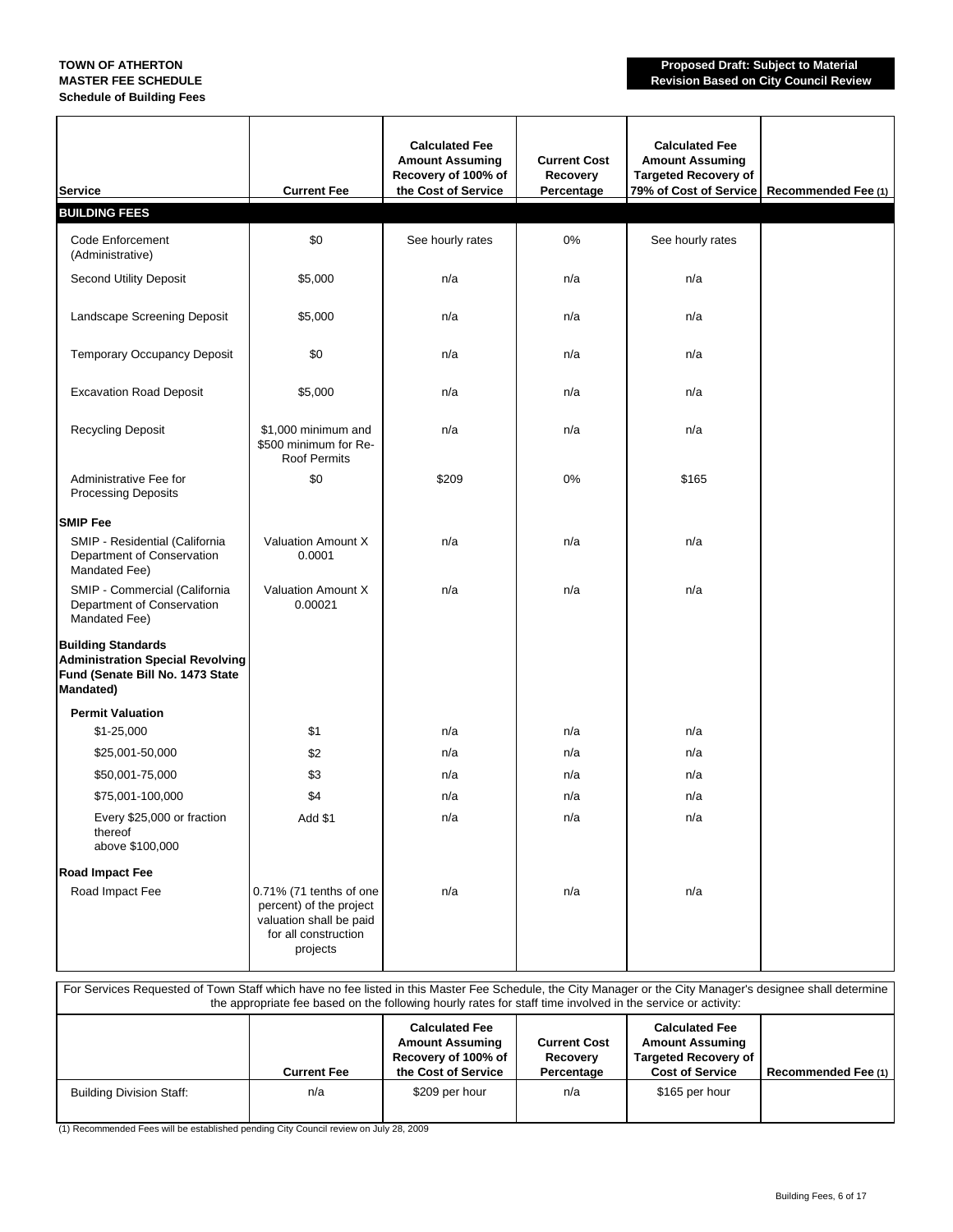| <b>Service</b>                                       | <b>Current Fee</b>                                              | <b>Minimum</b><br><b>Calculated Fee</b><br><b>Amount Assuming</b><br>Recovery of 100%<br>of Cost of Service | <b>Current Cost</b><br>Recovery<br>Percentage | <b>Minimum</b><br><b>Calculated Fee</b><br><b>Amount Assuming</b><br><b>Targeted Recovery</b><br>of 71% of Cost of<br><b>Service</b> | Recommended Fee (1) |
|------------------------------------------------------|-----------------------------------------------------------------|-------------------------------------------------------------------------------------------------------------|-----------------------------------------------|--------------------------------------------------------------------------------------------------------------------------------------|---------------------|
| <b>PLANNING FEES</b>                                 |                                                                 |                                                                                                             |                                               |                                                                                                                                      |                     |
| <b>Conditional Use Permit</b>                        | Billed per hour with<br>\$1,500 minimum<br>plus \$2,000 deposit | \$2,771                                                                                                     | May be less than<br>100%                      | \$1,963                                                                                                                              |                     |
| Variance                                             | Billed per hour with<br>\$1,500 minimum<br>plus \$2,000 deposit | \$3,241                                                                                                     | May be less than<br>100%                      | \$2,289                                                                                                                              |                     |
| Heritage Tree Removal Permit                         | Billed per hour with<br>\$1,500 minimum<br>plus \$2,000 deposit | \$3,188                                                                                                     | May be less than<br>100%                      | \$2,293                                                                                                                              |                     |
| <b>Exception Review</b>                              | Billed per hour with<br>\$1,500 minimum<br>plus \$1,000 deposit | \$2,771                                                                                                     | May be less than<br>100%                      | \$1,963                                                                                                                              |                     |
| <b>Excessive Height</b>                              | Billed per hour with<br>\$1,500 minimum<br>plus \$2,000 deposit | \$2,771                                                                                                     | May be less than<br>100%                      | \$1,963                                                                                                                              |                     |
| Lot Line Redesignation                               | Billed per hour with<br>\$1,500 minimum<br>plus \$1,000 deposit | \$3,241                                                                                                     | May be less than<br>100%                      | \$2,289                                                                                                                              |                     |
| Lot Line Adjustment                                  | Billed per hour with<br>\$2,500 minimum<br>plus \$1,000 deposit | \$2,300, plus<br>additional consultant<br>costs                                                             | May be greater than<br>100%                   | \$1,636                                                                                                                              |                     |
| <b>Tentative Parcel Map</b>                          | Billed per hour with<br>\$5,000 minimum<br>plus \$2,500 deposit | \$3,241 plus<br>additional consultant<br>costs                                                              | May be greater than<br>100%                   | \$2,289                                                                                                                              |                     |
| Final Parcel Map                                     | Billed per hour with<br>\$5,000 minimum<br>plus \$2,500 deposit | \$1,829 plus<br>additional consultant<br>costs                                                              | May be greater than<br>100%                   | \$1,310                                                                                                                              |                     |
| Appeal                                               | \$750                                                           | \$2,300                                                                                                     | May be less than<br>100%                      | \$1,636                                                                                                                              |                     |
| School Master Plan                                   | \$750                                                           | \$1,829                                                                                                     | May be less than<br>100%                      | \$1,310                                                                                                                              |                     |
| Initial Review/Negative Declaration                  | Billed per hour with<br>\$2,500 minimum<br>plus \$1,000 deposit | \$5,123                                                                                                     | May be less than<br>100%                      | \$3,595                                                                                                                              |                     |
| Zoning Ordinance Amendment                           | Billed per hour with<br>\$5,000 minimum<br>plus \$2,500 deposit | \$5,123                                                                                                     | May be less than<br>100%                      | \$3,595                                                                                                                              |                     |
| General Plan Amendment                               | Billed per hour with<br>\$5,000 minimum<br>plus \$2,500 deposit | \$5,123                                                                                                     | May be less than<br>100%                      | \$3,595                                                                                                                              |                     |
| Zoning Review for Home<br><b>Occupation Business</b> | \$100                                                           | \$118                                                                                                       | 85%                                           | \$82                                                                                                                                 |                     |
| Pre-Application Review                               | \$0                                                             | See hourly rates                                                                                            | 0%                                            | See hourly rates                                                                                                                     |                     |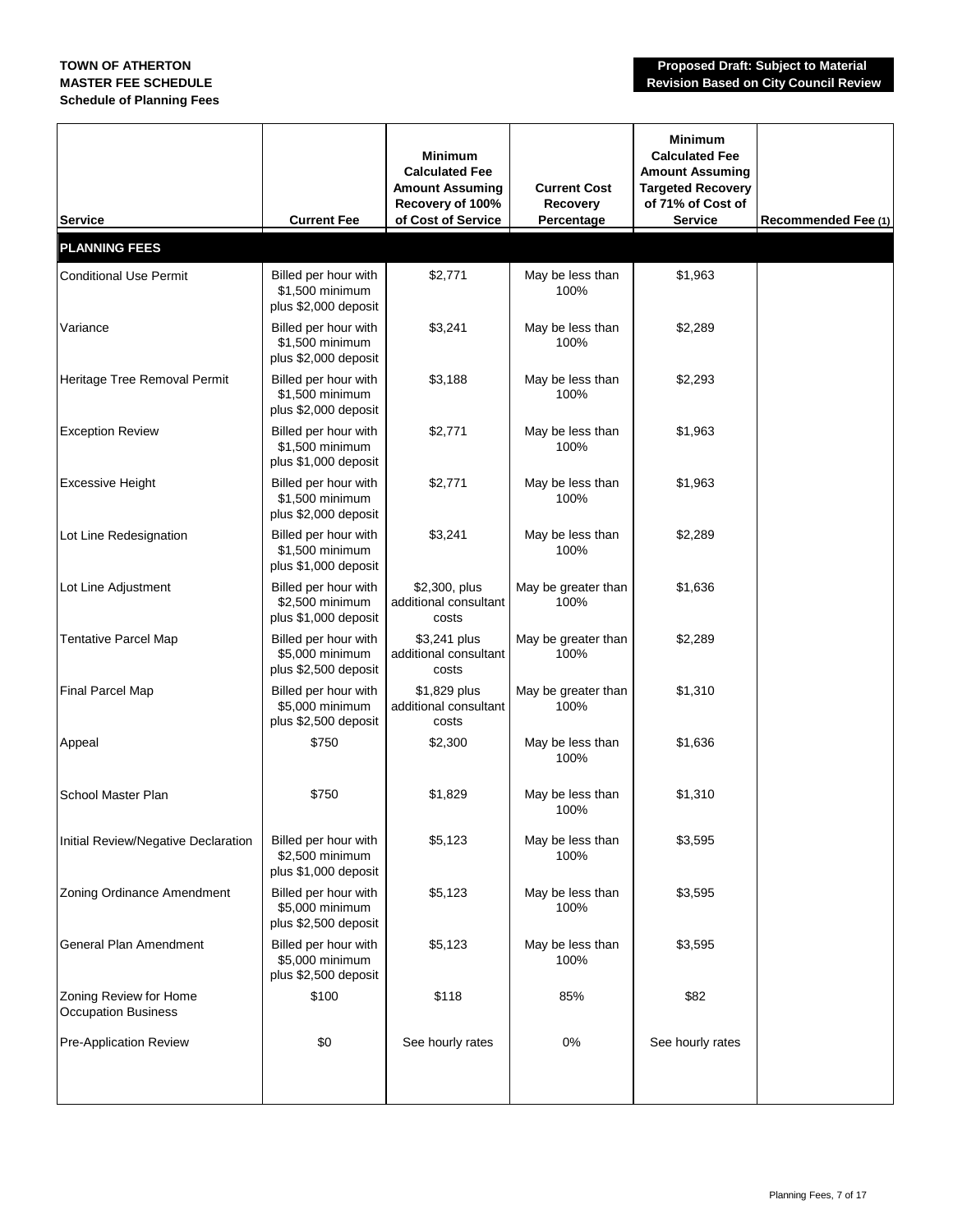| <b>Service</b>                                                                     | <b>Current Fee</b> | <b>Minimum</b><br><b>Calculated Fee</b><br><b>Amount Assuming</b><br>Recovery of 100%<br>of Cost of Service | <b>Current Cost</b><br>Recovery<br>Percentage | <b>Minimum</b><br><b>Calculated Fee</b><br><b>Amount Assuming</b><br><b>Targeted Recovery</b><br>of 71% of Cost of<br><b>Service</b> | Recommended Fee (1) |
|------------------------------------------------------------------------------------|--------------------|-------------------------------------------------------------------------------------------------------------|-----------------------------------------------|--------------------------------------------------------------------------------------------------------------------------------------|---------------------|
| <b>PLANNING FEES</b>                                                               |                    |                                                                                                             |                                               |                                                                                                                                      |                     |
| <b>Street Easement Vacation</b>                                                    | \$1,000            | See hourly rates                                                                                            | varies                                        | See hourly rates                                                                                                                     |                     |
| Code Enforcement (Administrative)                                                  | \$0                | See hourly rates                                                                                            | 0%                                            | See hourly rates                                                                                                                     |                     |
| Initial Review (2 reviews for fee<br>amount; additional reviews billed<br>hourly): |                    |                                                                                                             |                                               |                                                                                                                                      |                     |
| a. Fence                                                                           | \$0                | \$222                                                                                                       | 0%                                            | \$164                                                                                                                                |                     |
| b. Accessory Structures<br>(includes pools)                                        | \$0                | \$444                                                                                                       | $0\%$                                         | \$328                                                                                                                                |                     |
| c. Accessory Buildings                                                             | \$0                | \$915                                                                                                       | $0\%$                                         | \$655                                                                                                                                |                     |
| d. Additions                                                                       | \$0                | \$1,150                                                                                                     | 0%                                            | \$818                                                                                                                                |                     |
| e. New Construction                                                                | \$0                | \$1,856                                                                                                     | 0%                                            | \$1,308                                                                                                                              |                     |
| Revisions to Previously Approved<br>Plans                                          | \$0                | See hourly rates                                                                                            | $0\%$                                         | See hourly rates                                                                                                                     |                     |

Many of the above-listed fees are applied on an hourly basis and are structured to recover the full cost of service for each activity type. The Town will apply the following hourly rates against recorded time to determine the fee amount owed by each applicant. Hourly rates from other departments outside the Planning Department, including the City Attorney's Office, may also apply if staff from those other departments perform work on a specific application. Additionally, the Town will pass-through to the applicant any discrete costs incurred from the use of external service providers if required to process the specific application.

For Services Requested of Town Staff which have no fee listed in this Master Fee Schedule, the City Manager or the City Manager's designee shall determine the appropriate fee based on the following hourly rates for staff time involved in the service or activity:

|                              | <b>Current Fee</b> | <b>Calculated Fee</b><br><b>Amount Assuming</b><br>Recovery of 100%<br>of the Cost of<br><b>Service</b> | <b>Current Cost</b><br>Recovery<br>Percentage | <b>Calculated Fee</b><br><b>Amount Assuming</b><br><b>Targeted Recovery</b><br>of Cost of Service | Recommended Fee (1) |
|------------------------------|--------------------|---------------------------------------------------------------------------------------------------------|-----------------------------------------------|---------------------------------------------------------------------------------------------------|---------------------|
| Town Planner:                | n/a                | \$298 per hour                                                                                          | n/a                                           | \$226 per hour                                                                                    |                     |
| Deputy Town Planner:         | n/a                | \$250 per hour                                                                                          | n/a                                           | \$178 per hour                                                                                    |                     |
| Senior Planner:              | n/a                | \$241 per hour                                                                                          | n/a                                           | \$169 per hour                                                                                    |                     |
| <b>Assistant Planner:</b>    | n/a                | \$208 per hour                                                                                          | n/a                                           | \$136 per hour                                                                                    |                     |
| <b>Administrative Staff:</b> | n/a                | \$192 per hour                                                                                          | n/a                                           | \$120 per hour                                                                                    |                     |
|                              |                    |                                                                                                         |                                               |                                                                                                   |                     |

(1) Recommended Fees will be established pending City Council review on July 28, 2009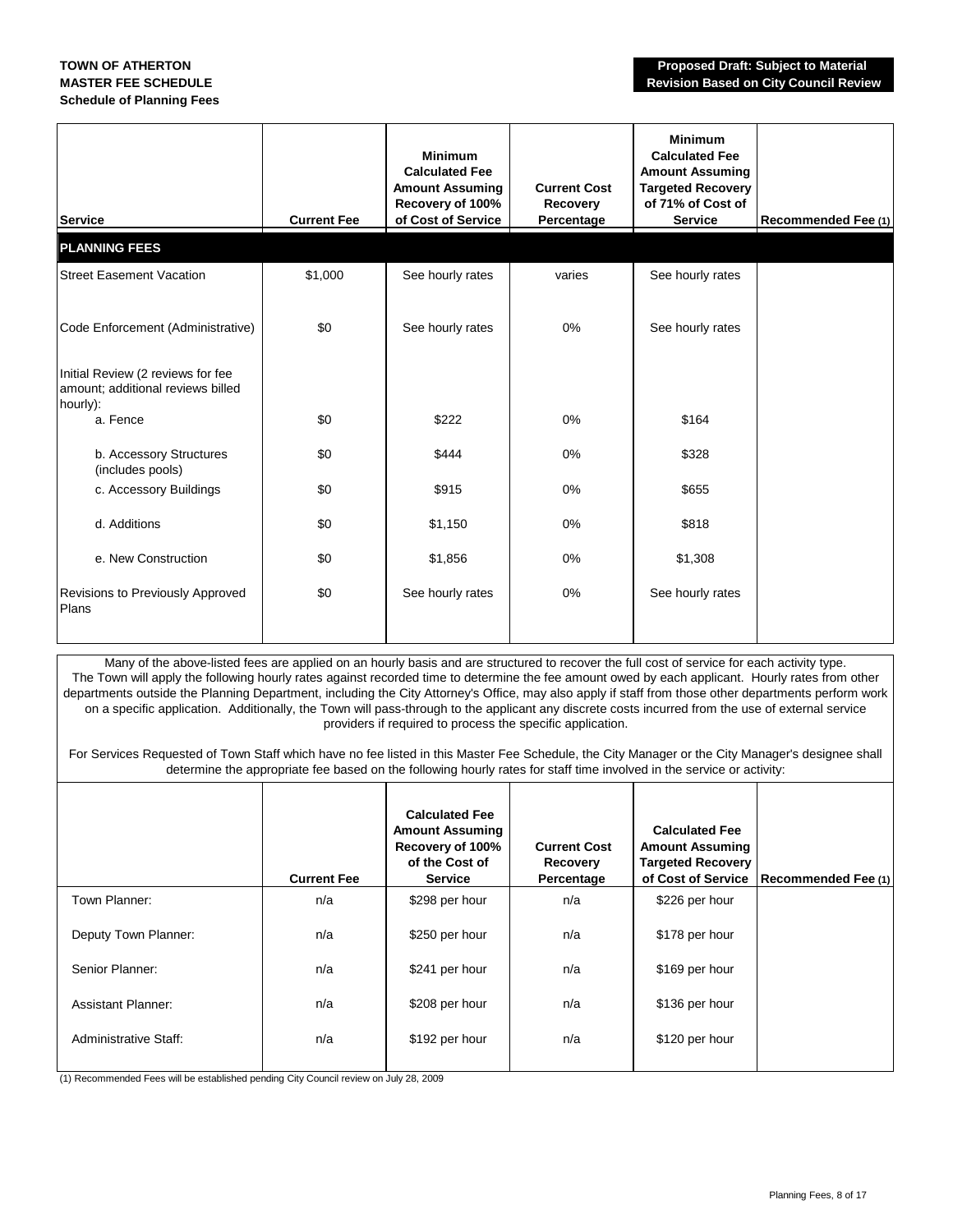### **MASTER FEE SCHEDULE Revision Based on City Council Review Schedule of Parks and Recreation Fees**

| <b>Service</b>                                                     | <b>Current Fee</b>                        | <b>Calculated Fee</b><br><b>Amount Assuming</b><br>Recovery of 100% of<br>the Cost of Service | <b>Current Cost</b><br>Recovery<br>Percentage | <b>Recommended Fee</b> |
|--------------------------------------------------------------------|-------------------------------------------|-----------------------------------------------------------------------------------------------|-----------------------------------------------|------------------------|
| <b>PARKS AND RECREATION FEES</b>                                   |                                           |                                                                                               |                                               |                        |
| <b>Weddings/Receptions or Social Functions</b>                     |                                           |                                                                                               |                                               |                        |
| <b>One Building Rental</b>                                         |                                           |                                                                                               |                                               |                        |
| 1 - 100 Guests                                                     | \$1,500 Resident,<br>\$1,750 Non-Resident | \$3,128                                                                                       | 48% Resident,<br>56% Non-Resident             | \$2,000                |
| 101 - 200 Guests                                                   | \$1,750 Resident,<br>\$2,000 Non-Resident | \$3,884                                                                                       | 45% Resident,<br>51% Non-Resident             | \$2,250                |
| <b>Additional Hour</b>                                             | \$100 per hour                            | \$122 per hour                                                                                | 82%                                           | \$100 per hour         |
| <b>Additional Attendant</b>                                        | \$25 per hour                             | \$122 per hour                                                                                | 20%                                           | \$50 per hour          |
| <b>Two Building Rental</b>                                         |                                           |                                                                                               |                                               |                        |
| 1 - 100 Guests                                                     | \$3,000 Resident,<br>\$3,500 Non-Resident | \$3,384                                                                                       | 89% Resident.<br>103% Non-<br>Resident        | \$4,000                |
| 101 - 200 Guests                                                   | \$3,500 Resident,<br>\$4,000 Non-Resident | \$4,396                                                                                       | 80% Resident,<br>91% Non-Resident             | \$4,500                |
| <b>Additional Hour</b>                                             | \$100 per hour                            | \$122 per hour                                                                                | 82%                                           | \$100 per hour         |
| <b>Additional Attendant</b>                                        | \$25 per hour                             | \$122 per hour                                                                                | 20%                                           | \$50 per hour          |
| <b>Deposit</b>                                                     |                                           |                                                                                               |                                               |                        |
| Security Deposit:                                                  | \$1,000                                   | n/a                                                                                           | n/a                                           | \$1,000                |
| Amount refundable if cancelled more than nine<br>months in advance | \$750                                     | n/a                                                                                           | n/a                                           | \$750                  |
| Amount refundable if cancelled seven to nine<br>months in advance  | \$500                                     | n/a                                                                                           | n/a                                           | \$500                  |
| Amount refundable if cancelled six months or less<br>in advance    | \$0                                       | n/a                                                                                           | n/a                                           | \$0                    |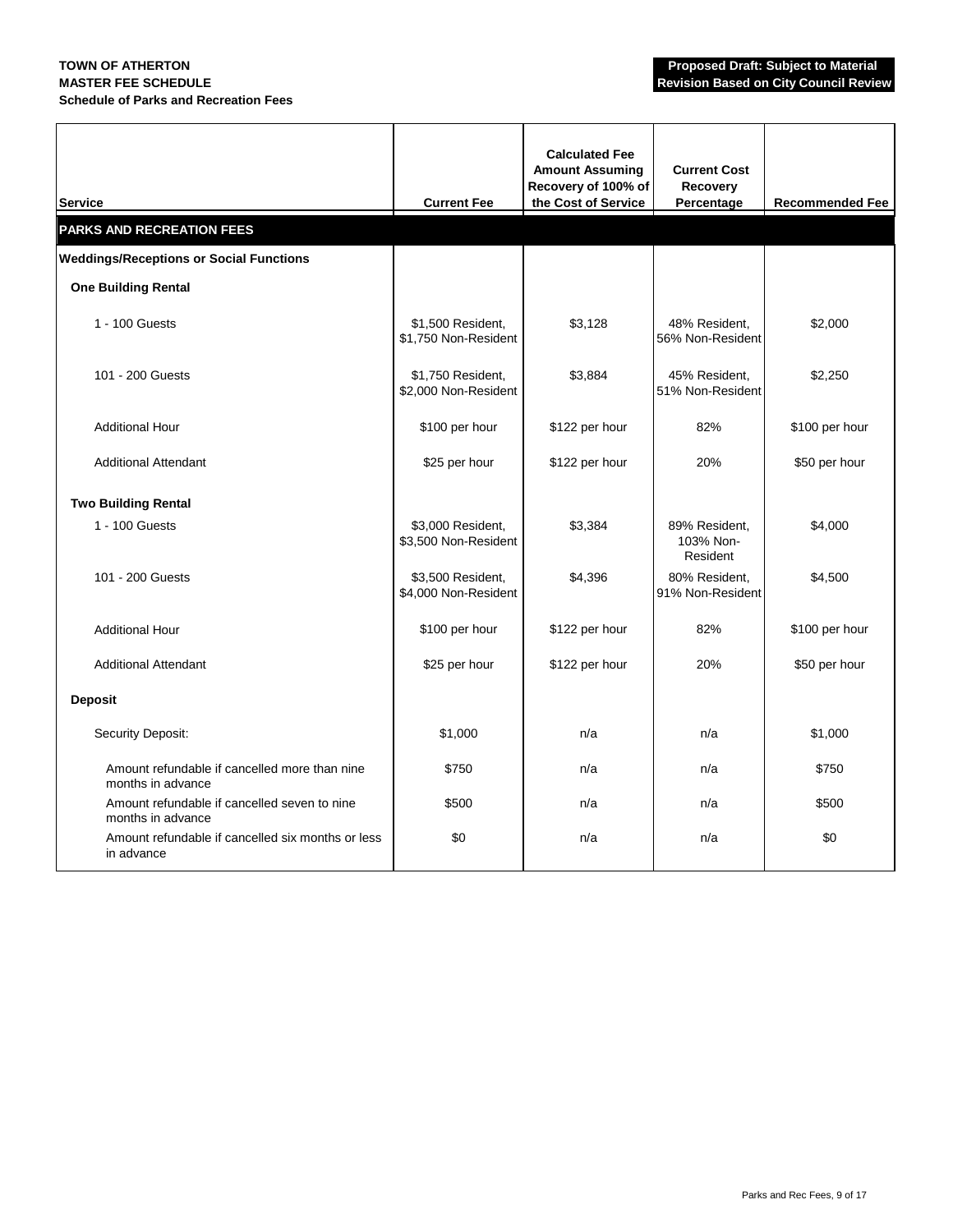### **MASTER FEE SCHEDULE Revision Based on City Council Review Schedule of Parks and Recreation Fees**

| <b>Service</b>                                      | <b>Current Fee</b>                           | <b>Calculated Fee</b><br><b>Amount Assuming</b><br>Recovery of 100% of<br>the Cost of Service | <b>Current Cost</b><br>Recovery<br>Percentage | <b>Recommended Fee</b>                                                                                                            |
|-----------------------------------------------------|----------------------------------------------|-----------------------------------------------------------------------------------------------|-----------------------------------------------|-----------------------------------------------------------------------------------------------------------------------------------|
| <b>PARKS AND RECREATION FEES</b>                    |                                              |                                                                                               |                                               |                                                                                                                                   |
| <b>Meetings</b>                                     |                                              |                                                                                               |                                               |                                                                                                                                   |
| <b>The Main House</b>                               |                                              |                                                                                               |                                               |                                                                                                                                   |
| Half Day (Mon. - Fri.) (Four hours)                 | \$200                                        | \$2,493                                                                                       | 8%                                            | \$300                                                                                                                             |
| Full Day/Evening (Mon. - Fri.)                      | \$300; plus \$25 per<br>hour after 5:00 p.m. | \$2,493                                                                                       | varies                                        | \$400; plus \$50 per<br>hour after 5:00 p.m.                                                                                      |
| <b>Additional Hour</b>                              | \$25 per hour                                | \$122 per hour                                                                                | 20%                                           | \$50 per hour                                                                                                                     |
| <b>Carriage House</b>                               |                                              |                                                                                               |                                               |                                                                                                                                   |
| Weekday, Half Day (Mon. - Fri.) (Four hours)        | \$200                                        | \$2,493                                                                                       | 8%                                            | \$200                                                                                                                             |
| Weekday, Full Day (Mon. - Fri.) (8:00 am - 5:00 pm) | \$250                                        | \$2,493                                                                                       | 10%                                           | \$250                                                                                                                             |
| Weekend, Full Day (Sat. - Sun.) (9:00 am - 4:00 pm) | \$250; plus \$25 per<br>hour                 | \$2,493                                                                                       | varies                                        | \$250; plus \$25 per<br>hour                                                                                                      |
| Weekend Evening (Fri. - Sun.) (5:00 pm - 11:00 pm)  | \$250; plus \$25 per<br>hour                 | \$2,493                                                                                       | varies                                        | \$500                                                                                                                             |
| Additional Hour or Additional Attendant             | \$25 per hour                                | \$122 per hour                                                                                | 20%                                           | \$25 per hour                                                                                                                     |
| <b>Jennings Pavilion</b>                            |                                              |                                                                                               |                                               |                                                                                                                                   |
| 1 - 100 Guests                                      |                                              |                                                                                               |                                               |                                                                                                                                   |
| Half Day (Mon. - Fri.) (Four hours)                 | \$300                                        | \$2,539                                                                                       | 12%                                           | \$400                                                                                                                             |
| Full Day/Evening (Mon. - Fri.)                      | \$400; plus \$25 per<br>hour after 5:00 p.m. | \$2,539                                                                                       | varies                                        | \$500; plus \$50 per<br>hour after 5:00 p.m.                                                                                      |
| Additional Hour or Additional Attendant             | \$25 per hour                                | \$122 per hour                                                                                | 20%                                           | \$50 per hour                                                                                                                     |
| 101 - 200 Guests                                    |                                              |                                                                                               |                                               |                                                                                                                                   |
| Half Day (Mon. - Fri.)                              | \$400                                        | \$3,550                                                                                       | 11%                                           | \$500                                                                                                                             |
| Full Day/Evening (Mon. - Fri.)                      | \$500; plus \$50 per<br>hour after 5:00 p.m. | \$3,550                                                                                       | varies                                        | \$600; plus \$100 per<br>hour after 5:00 p.m.                                                                                     |
| Additional Hour or Additional Attendant             | \$50 per hour                                | \$122 per hour                                                                                | 41%                                           | \$100 per hour                                                                                                                    |
| <b>Town Related Organizations</b>                   | \$25 per hour                                | See meeting costs of<br>service above                                                         | varies                                        | 40% discount for Main<br>House meeting<br>rentals; 20% discount<br>for Carriage House<br>and Jennings Pavilion<br>meeting rentals |
| <b>Security Deposit (1)</b>                         | \$250                                        | n/a                                                                                           | n/a                                           | \$250                                                                                                                             |
| Other                                               |                                              |                                                                                               |                                               |                                                                                                                                   |
| Day Use Permit (Exclusive Use of Picnic Facilities) | \$25 per day                                 | \$122 per hour                                                                                | varies                                        | \$100 per day                                                                                                                     |
| Code Enforcement (Administrative)                   | \$0                                          | See hourly rates                                                                              | $0\%$                                         | Billed hourly;<br>reference hourly rates                                                                                          |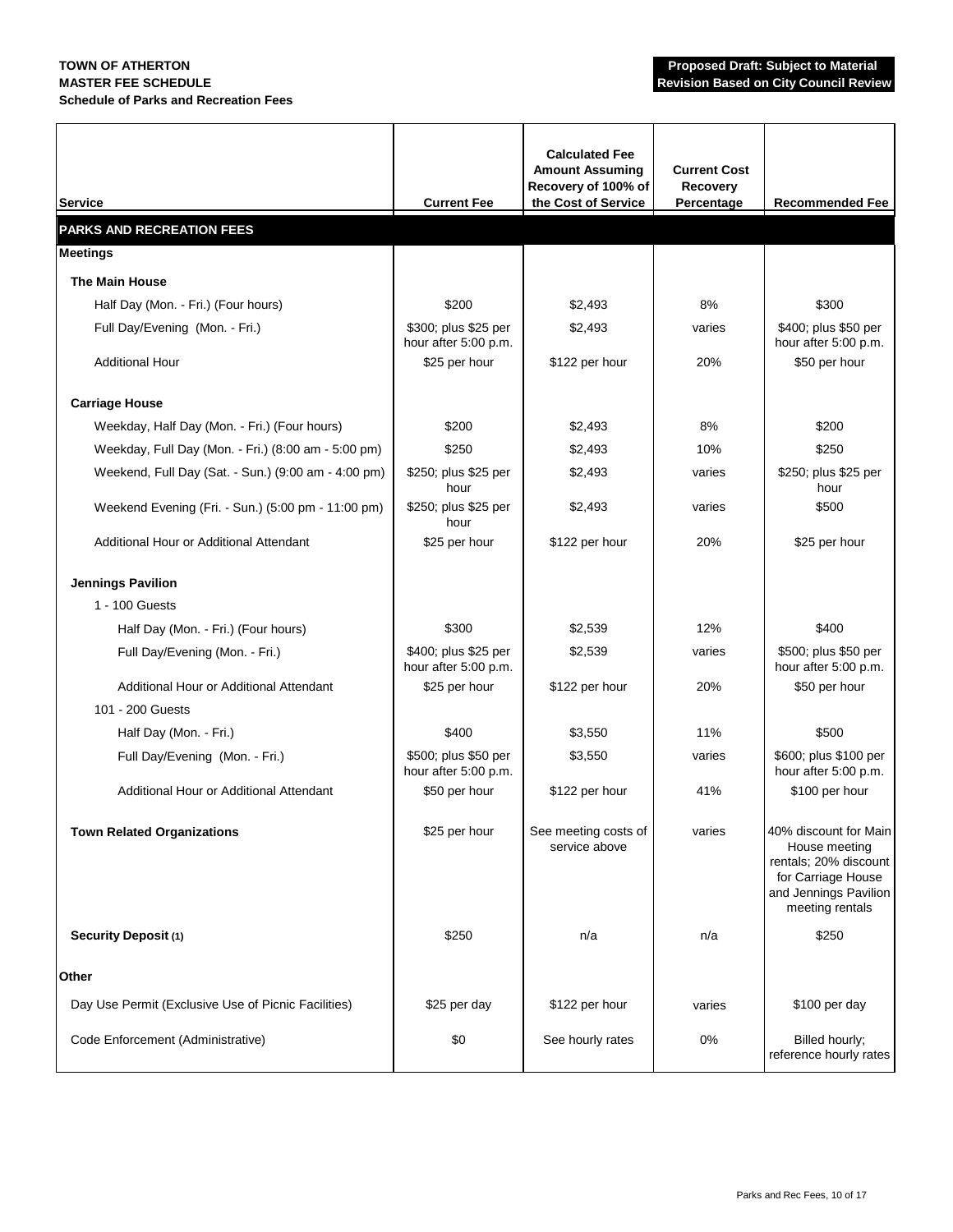#### **TOWN OF ATHERTON Proposed Draft: Subject to Material MASTER FEE SCHEDULE Revision Based on City Council Review Schedule of Parks and Recreation Fees**

| Service                                                                                                                                                                                                                                                                   | <b>Current Fee</b> | <b>Calculated Fee</b><br><b>Amount Assuming</b><br>Recovery of 100% of<br>the Cost of Service | <b>Current Cost</b><br>Recovery<br>Percentage | <b>Recommended Fee</b> |  |  |
|---------------------------------------------------------------------------------------------------------------------------------------------------------------------------------------------------------------------------------------------------------------------------|--------------------|-----------------------------------------------------------------------------------------------|-----------------------------------------------|------------------------|--|--|
| <b>PARKS AND RECREATION FEES</b>                                                                                                                                                                                                                                          |                    |                                                                                               |                                               |                        |  |  |
| For Services Requested of Town Staff which have no fee listed in this Master Fee Schedule, the City Manager or the City Manager's designee shall<br>determine the appropriate fee based on the following hourly rates for staff time involved in the service or activity: |                    |                                                                                               |                                               |                        |  |  |
| Program Director, for services related to facility use:                                                                                                                                                                                                                   |                    |                                                                                               |                                               | \$272 per hour         |  |  |
| Facility Maintenance Staff, for services related to facility use:                                                                                                                                                                                                         |                    |                                                                                               |                                               |                        |  |  |
| Facility Attendant, for services related to facility use:                                                                                                                                                                                                                 |                    |                                                                                               |                                               | \$122 per hour         |  |  |
|                                                                                                                                                                                                                                                                           |                    |                                                                                               |                                               |                        |  |  |

(1) Security deposit not required for Town Related Organizations.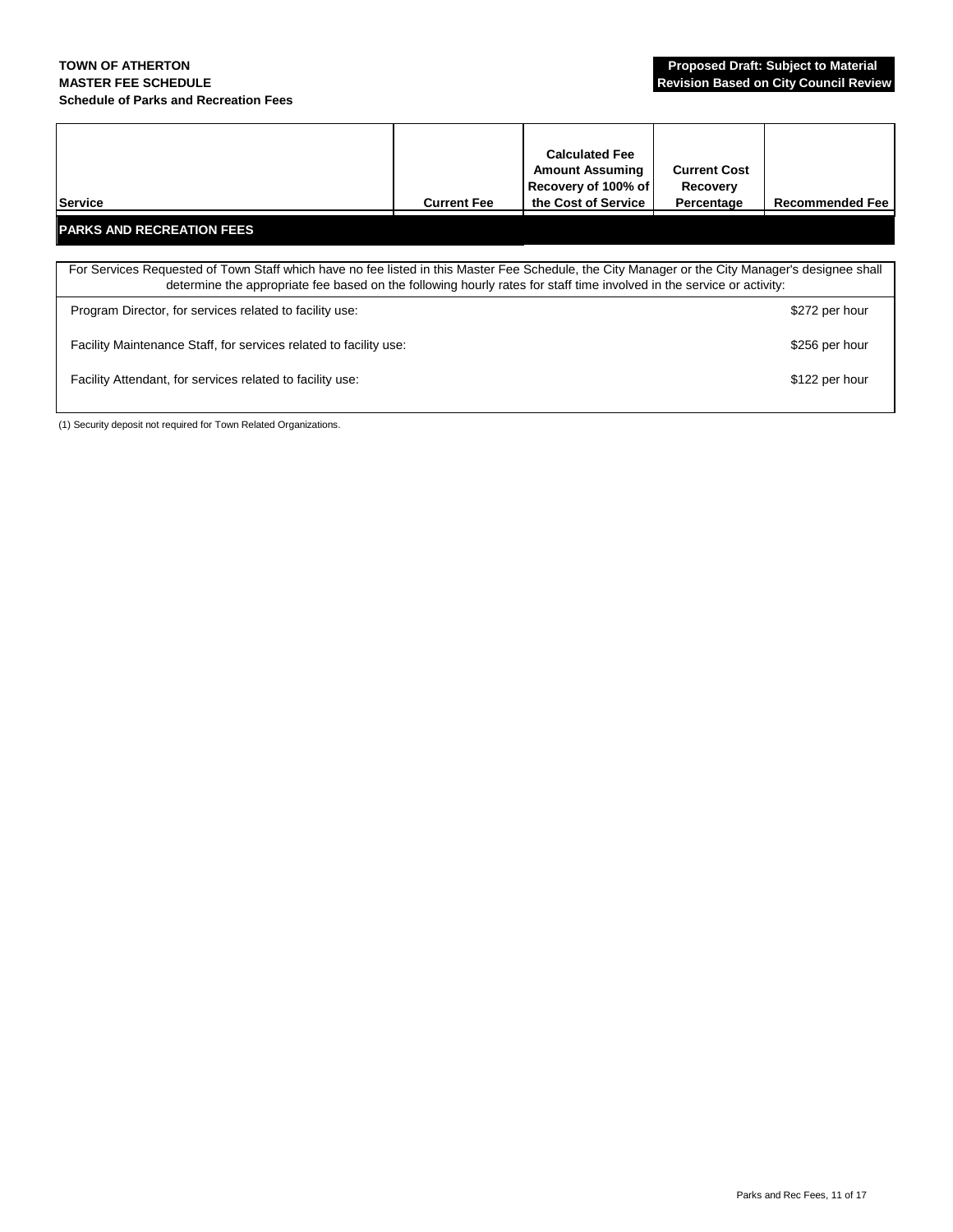| <b>Service</b>                                  | <b>Current Fee</b> | <b>Calculated Fee</b><br><b>Amount Assuming</b><br>Recovery of 100% of<br>the Cost of Service | <b>Current Cost</b><br>Recovery<br>Percentage | <b>Recommended Fee</b> |
|-------------------------------------------------|--------------------|-----------------------------------------------------------------------------------------------|-----------------------------------------------|------------------------|
| <b>PUBLIC WORKS FEES</b>                        |                    |                                                                                               |                                               |                        |
| <b>Encroachment Permits</b>                     |                    |                                                                                               |                                               |                        |
| Driveway Connection to Street - Asphalt/Pavers: |                    |                                                                                               |                                               |                        |
| Without Driveway Culvert (up to 3 inspections)  |                    |                                                                                               |                                               |                        |
| i. Application                                  | See total below    | \$300                                                                                         | See total below                               | \$300                  |
| ii. Plan Check                                  | See total below    | \$400                                                                                         | See total below                               | \$400                  |
| iii. Inspection                                 | See total below    | \$599                                                                                         | See total below                               | \$599                  |
| <b>Total</b>                                    | \$550              | \$1,299                                                                                       | 42%                                           | \$1,299                |
| iv. Additional Plan Check                       | \$0                | \$400                                                                                         | 0%                                            | \$400                  |
| v. Additional Inspection                        | \$0                | \$200                                                                                         | 0%                                            | \$200                  |
| With Driveway Culvert (up to 4 inspections)     |                    |                                                                                               |                                               |                        |
| i. Application                                  | See total below    | \$300                                                                                         | See total below                               | \$300                  |
| ii. Plan Check                                  | See total below    | \$499                                                                                         | See total below                               | \$499                  |
| iii. Inspection                                 | See total below    | \$799                                                                                         | See total below                               | \$799                  |
| <b>Total</b>                                    | \$750              | \$1,598                                                                                       | 47%                                           | \$1,598                |
| iv. Additional Plan Check                       | \$0                | \$499                                                                                         | 0%                                            | \$499                  |
| v. Additional Inspection                        | \$0                | \$200                                                                                         | 0%                                            | \$200                  |
| Driveway Connection to Street - Concrete:       |                    |                                                                                               |                                               |                        |
| Without Driveway Culvert (up to 4 inspections)  |                    |                                                                                               |                                               |                        |
| i. Application                                  | See total below    | \$300                                                                                         | See total below                               | \$300                  |
| ii. Plan Check                                  | See total below    | \$499                                                                                         | See total below                               | \$499                  |
| iii. Inspection                                 | See total below    | \$799                                                                                         | See total below                               | \$799                  |
| <b>Total</b>                                    | \$550              | \$1,598                                                                                       | 34%                                           | \$1,598                |
| iv. Additional Plan Check                       | \$0                | \$499                                                                                         | 0%                                            | \$499                  |
| v. Additional Inspection                        | \$0                | \$200                                                                                         | 0%                                            | \$200                  |
| With Driveway Culvert (up to 5 inspections)     |                    |                                                                                               |                                               |                        |
| i. Application                                  | See total below    | \$300                                                                                         | See total below                               | \$300                  |
| ii. Plan Check                                  | See total below    | \$499                                                                                         | See total below                               | \$499                  |
| iii. Inspection                                 | See total below    | \$999                                                                                         | See total below                               | \$999                  |
| <b>Total</b>                                    | \$750              | \$1,798                                                                                       | 42%                                           | \$1,798                |
| iv. Additional Plan Check                       | \$0                | \$499                                                                                         | $0\%$                                         | \$499                  |
| v. Additional Inspection                        | \$0                | \$200                                                                                         | $0\%$                                         | \$200                  |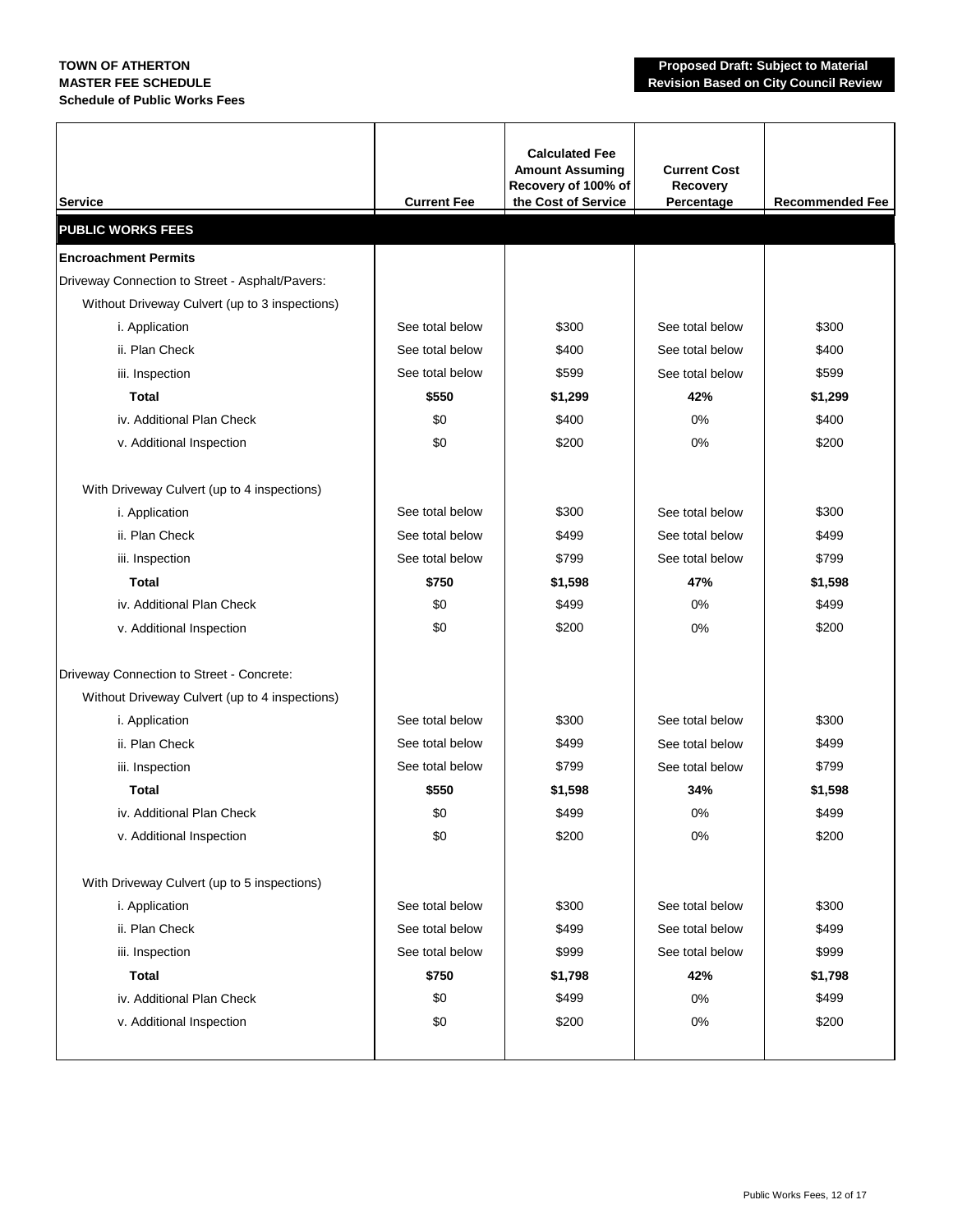| <b>Service</b>                                                                     | <b>Current Fee</b>                                       | <b>Calculated Fee</b><br><b>Amount Assuming</b><br>Recovery of 100% of<br>the Cost of Service | <b>Current Cost</b><br>Recovery<br>Percentage | <b>Recommended Fee</b> |
|------------------------------------------------------------------------------------|----------------------------------------------------------|-----------------------------------------------------------------------------------------------|-----------------------------------------------|------------------------|
| <b>PUBLIC WORKS FEES</b>                                                           |                                                          |                                                                                               |                                               |                        |
| Right-of-Way Landscaping, Fence, Etc. - Minor                                      |                                                          |                                                                                               |                                               |                        |
| Construction (up to 2 inspections)<br>i. Application                               | See total below                                          | \$200                                                                                         | See total below                               | \$200                  |
| ii. Plan Check                                                                     | See total below                                          | \$100                                                                                         | See total below                               | \$100                  |
| iii. Inspection                                                                    | See total below                                          | \$200                                                                                         | See total below                               | \$200                  |
| Total                                                                              | \$550                                                    | \$500                                                                                         | 110%                                          | \$500                  |
| iv. Additional Plan Check                                                          | \$0                                                      | \$100                                                                                         | 0%                                            | \$100                  |
| v. Additional Inspection                                                           | \$0                                                      | \$200                                                                                         | 0%                                            | \$200                  |
| Right-of-Way Landscaping, Fence, Etc. - Standard (up<br>to 2 inspections)          |                                                          |                                                                                               |                                               |                        |
| i. Application                                                                     | See total below                                          | \$300                                                                                         | See total below                               | \$300                  |
| ii. Plan Check                                                                     | See total below                                          | \$200                                                                                         | See total below                               | \$200                  |
| iii. Inspection                                                                    | See total below                                          | \$400                                                                                         | See total below                               | \$400                  |
| <b>Total</b>                                                                       | \$550                                                    | \$900                                                                                         | 61%                                           | \$900                  |
| iv. Additional Plan Check                                                          | \$0                                                      | \$200                                                                                         | 0%                                            | \$200                  |
| v. Additional Inspection                                                           | \$0                                                      | \$200                                                                                         | 0%                                            | \$200                  |
| Connection to Storm Drain or Atherton Channel:<br>i. Application (Per Application) | See total below                                          | \$300                                                                                         | See total below                               | \$300                  |
| ii. Plan Check (Per Application)                                                   | See total below                                          | \$599                                                                                         | See total below                               | \$599                  |
| iii. Inspection                                                                    |                                                          |                                                                                               |                                               |                        |
| a. In-Pavement (up to 5 inspections)                                               |                                                          |                                                                                               |                                               |                        |
| i. Trench (per linear foot)                                                        | See total below                                          | \$48                                                                                          | See total below                               | \$48                   |
| ii. Bored pit (per pit)                                                            | See total below                                          | \$1,199                                                                                       | See total below                               | \$1,199                |
| b. Outside Pavement (up to 4 inspections)                                          |                                                          |                                                                                               |                                               |                        |
| i. Trench (per linear foot)                                                        | See total below                                          | \$28                                                                                          | See total below                               | \$28                   |
| ii. Bored pit (per pit)                                                            | See total below                                          | \$699                                                                                         | See total below                               | \$699                  |
| <b>Total</b>                                                                       | \$550 plus utility<br>lateral fee where in<br>the street | varies                                                                                        | varies                                        | varies                 |
| iv. Additional Plan Check                                                          | \$0                                                      | \$599                                                                                         | $0\%$                                         | \$599                  |
| v. Additional Inspection                                                           |                                                          |                                                                                               |                                               |                        |
| a. In-Pavement                                                                     |                                                          |                                                                                               |                                               |                        |
| i. Trench (per linear foot)                                                        | \$0                                                      | \$10                                                                                          | $0\%$                                         | \$10                   |
| ii. Bored pit (per pit)                                                            | \$0                                                      | \$240                                                                                         | $0\%$                                         | \$240                  |
| b. Outside Pavement                                                                |                                                          |                                                                                               |                                               |                        |
| i. Trench (per linear foot)                                                        | \$0                                                      | \$7                                                                                           | 0%                                            | \$7                    |
| ii. Bored pit (per pit)                                                            | \$0                                                      | \$175                                                                                         | $0\%$                                         | \$175                  |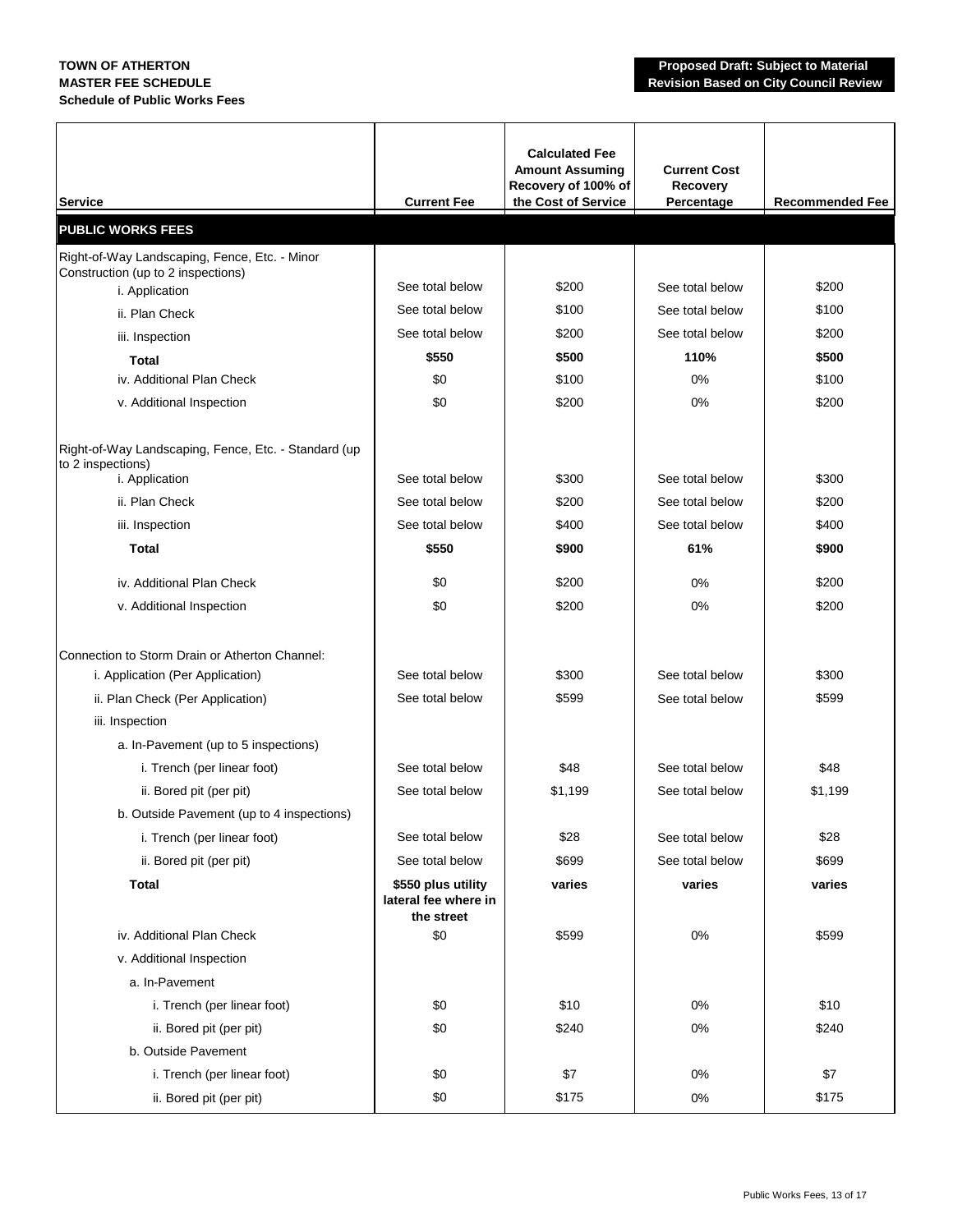| <b>Service</b>                            | <b>Current Fee</b>                                                        | <b>Calculated Fee</b><br><b>Amount Assuming</b><br>Recovery of 100% of<br>the Cost of Service | <b>Current Cost</b><br>Recovery<br>Percentage | <b>Recommended Fee</b> |
|-------------------------------------------|---------------------------------------------------------------------------|-----------------------------------------------------------------------------------------------|-----------------------------------------------|------------------------|
| <b>PUBLIC WORKS FEES</b>                  |                                                                           |                                                                                               |                                               |                        |
|                                           |                                                                           |                                                                                               |                                               |                        |
| Utility Connect/Disconnect:               |                                                                           |                                                                                               |                                               |                        |
| i. Application (Per Application)          | See total below                                                           | \$300                                                                                         | See total below                               | \$300                  |
| ii. Plan Check (Per Application)          | See total below                                                           | \$400                                                                                         | See total below                               | \$400                  |
| iii. Inspection                           |                                                                           |                                                                                               |                                               |                        |
| a. In-Pavement (up to 7 inspections)      |                                                                           |                                                                                               |                                               |                        |
| i. Trench (per linear foot)               | See total below                                                           | \$36                                                                                          | See total below                               | \$36                   |
| ii. Bored pit (per pit)                   | See total below                                                           | \$899                                                                                         | See total below                               | \$899                  |
| b. Outside Pavement (up to 6 inspections) |                                                                           |                                                                                               |                                               |                        |
| i. Trench (per linear foot)               | See total below                                                           | \$24                                                                                          | See total below                               | \$24                   |
| ii. Bored pit (per pit)                   | See total below                                                           | \$499                                                                                         | See total below                               | \$499                  |
| <b>Total</b>                              | Trench = $$10$ per LF;<br>Bored Pit In = $$550;$<br>Bored Pit Out = \$300 | varies                                                                                        | varies                                        | varies                 |
| iv. Additional Plan Check                 | \$0                                                                       | \$400                                                                                         | 0%                                            | \$400                  |
| v. Additional Inspection                  |                                                                           |                                                                                               |                                               |                        |
| a. In-Pavement                            |                                                                           |                                                                                               |                                               |                        |
| i. Trench (per linear foot)               | \$0                                                                       | \$5                                                                                           | 0%                                            | \$5                    |
| ii. Bored pit (per pit)                   | \$0                                                                       | \$128                                                                                         | 0%                                            | \$128                  |
| b. Outside Pavement                       |                                                                           |                                                                                               |                                               |                        |
| i. Trench (per linear foot)               | \$0                                                                       | \$4                                                                                           | $0\%$                                         | \$4                    |
| ii. Bored pit (per pit)                   | \$0                                                                       | \$83                                                                                          | 0%                                            | \$83                   |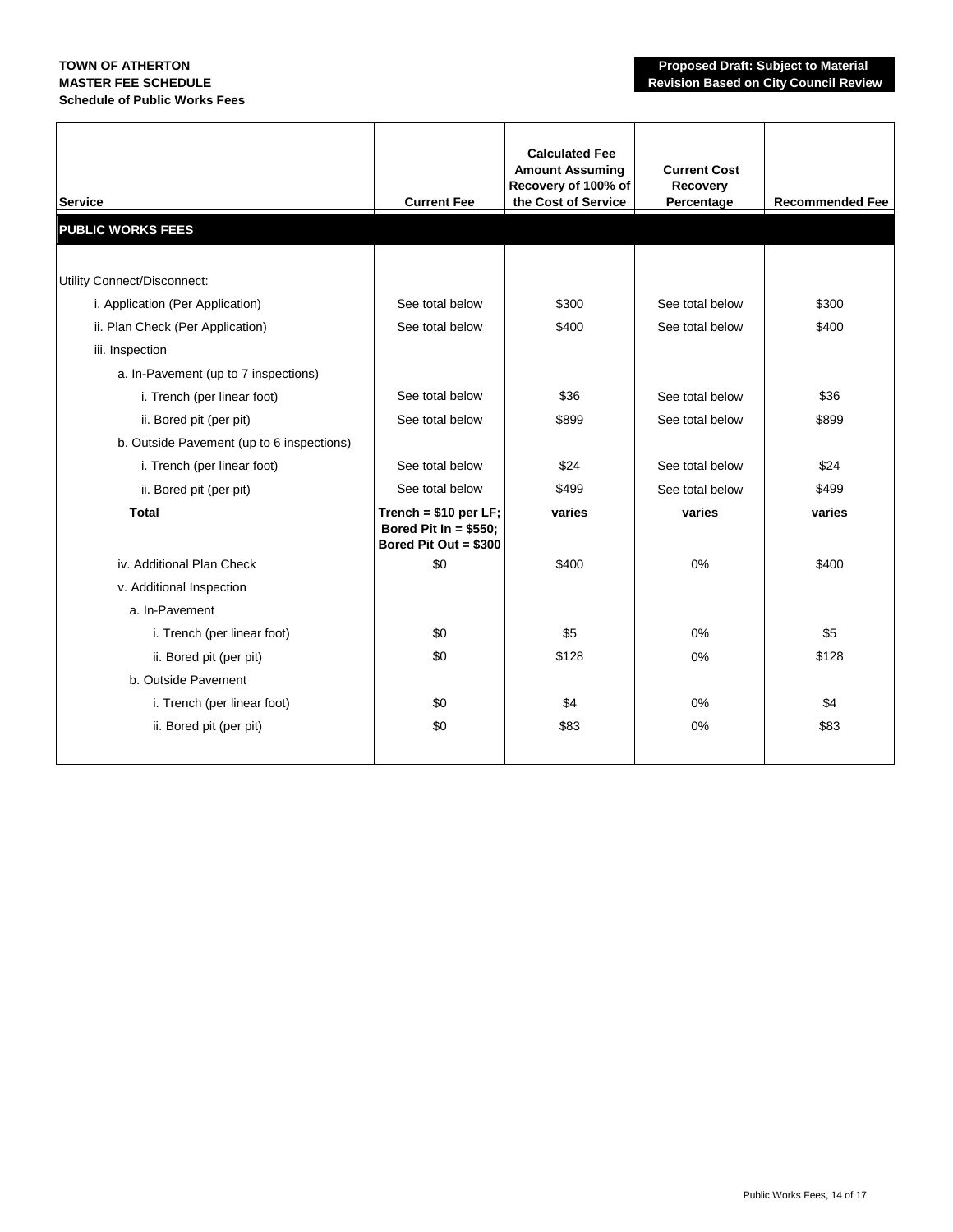| <b>Service</b>                                                   | <b>Current Fee</b>                                                     | <b>Calculated Fee</b><br><b>Amount Assuming</b><br>Recovery of 100% of<br>the Cost of Service | <b>Current Cost</b><br>Recovery<br>Percentage | <b>Recommended Fee</b>                          |
|------------------------------------------------------------------|------------------------------------------------------------------------|-----------------------------------------------------------------------------------------------|-----------------------------------------------|-------------------------------------------------|
| <b>PUBLIC WORKS FEES</b>                                         |                                                                        |                                                                                               |                                               |                                                 |
| <b>Utility Main:</b>                                             |                                                                        |                                                                                               |                                               |                                                 |
| i. Application (Per Application)                                 | See total below                                                        | \$300                                                                                         | See total below                               | \$300                                           |
| ii. Plan Check (Per Application)                                 | See total below                                                        | \$999                                                                                         | See total below                               | \$999                                           |
| iii. Inspection                                                  |                                                                        |                                                                                               |                                               |                                                 |
| a. In-Pavement (up to 7 inspections)                             |                                                                        |                                                                                               |                                               |                                                 |
| i. Trench (per linear foot)                                      | See total below                                                        | \$40                                                                                          | See total below                               | \$40                                            |
| ii. Bored pit (per pit)                                          | See total below                                                        | \$999                                                                                         | See total below                               | \$999                                           |
| b. Outside Pavement (up to 6 inspections)                        |                                                                        |                                                                                               |                                               |                                                 |
| i. Trench (per linear foot)                                      | See total below                                                        | \$27                                                                                          | See total below                               | \$27                                            |
| ii. Bored pit (per pit)                                          | See total below                                                        | \$599                                                                                         | See total below                               | \$599                                           |
| Total                                                            | 3% of value, plus for<br>\$10 per LF for trench<br>and \$1,000 per pit | varies                                                                                        | varies                                        | varies                                          |
| iv. Additional Plan Check                                        | \$0                                                                    | \$999                                                                                         | 0%                                            | \$999                                           |
| v. Additional Inspection                                         |                                                                        |                                                                                               |                                               |                                                 |
| a. In-Pavement                                                   |                                                                        |                                                                                               |                                               |                                                 |
| i. Trench (per linear foot)                                      | \$0                                                                    | \$6                                                                                           | 0%                                            | \$6                                             |
| ii. Bored pit (per pit)                                          | \$0                                                                    | \$143                                                                                         | 0%                                            | \$143                                           |
| b. Outside Pavement                                              |                                                                        |                                                                                               |                                               |                                                 |
| i. Trench (per linear foot)                                      | \$0                                                                    | \$4                                                                                           | 0%                                            | \$4                                             |
| ii. Bored pit (per pit)                                          | \$0                                                                    | \$100                                                                                         | $0\%$                                         | \$100                                           |
| <b>Telecommunication Installation Permit</b>                     | \$0                                                                    | \$100                                                                                         | 0%                                            | \$100                                           |
| <b>Property Improvement Permits and Reviews</b>                  |                                                                        |                                                                                               |                                               |                                                 |
| <b>Grading and Drainage</b>                                      | \$2,000                                                                | \$200 per hour or<br>actual consultant cost                                                   | varies                                        | Actual consultant<br>cost plus town<br>overhead |
| Detention System Annual Report Filing                            | \$0                                                                    | \$120                                                                                         | 0%                                            | \$120                                           |
| Detention System Annual Report - Submittals Out of<br>Compliance | \$0                                                                    | \$300                                                                                         | 0%                                            | \$300                                           |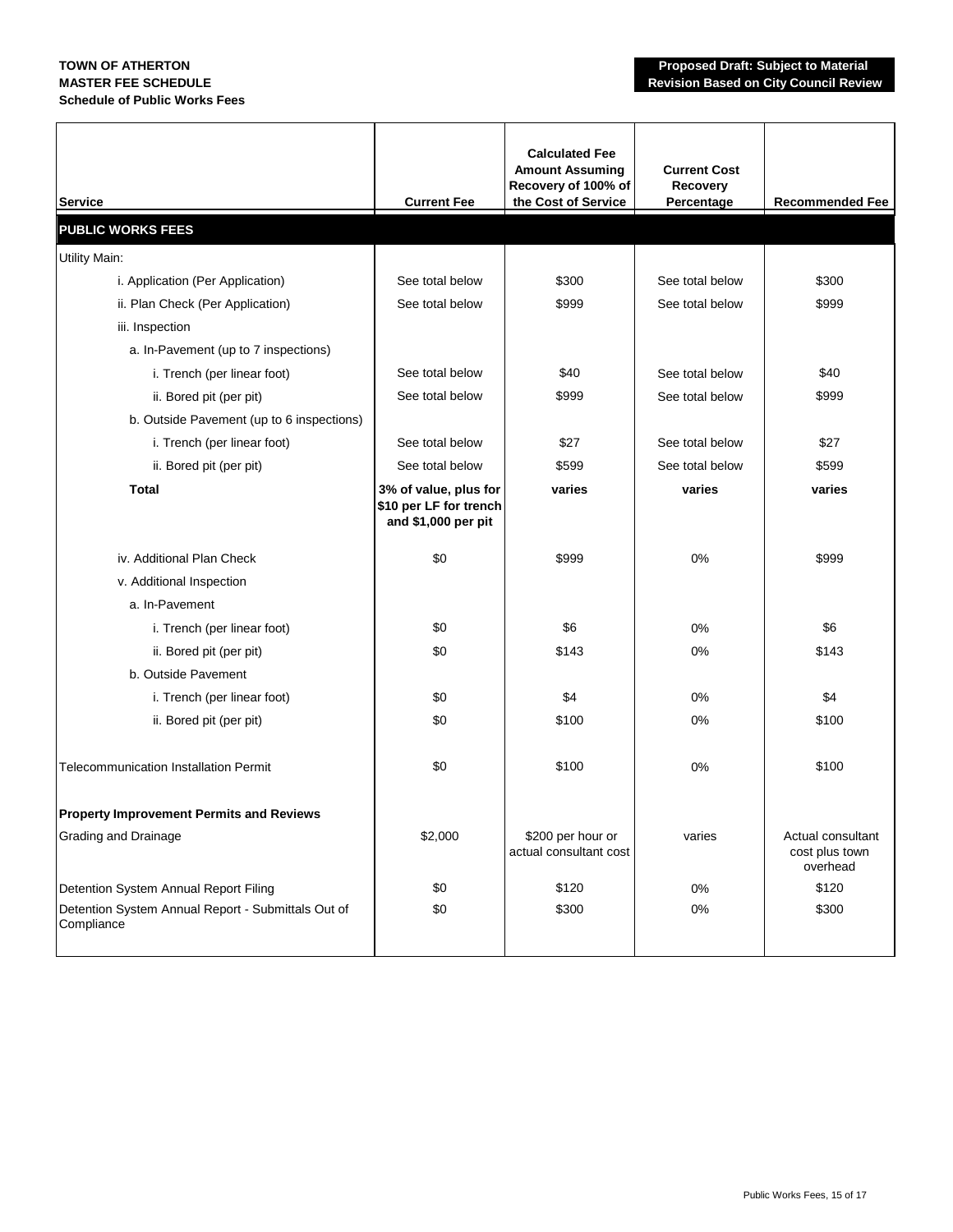| <b>Service</b>                    | <b>Current Fee</b> | <b>Calculated Fee</b><br><b>Amount Assuming</b><br>Recovery of 100% of<br>the Cost of Service | <b>Current Cost</b><br>Recovery<br>Percentage | <b>Recommended Fee</b>                   |
|-----------------------------------|--------------------|-----------------------------------------------------------------------------------------------|-----------------------------------------------|------------------------------------------|
| <b>PUBLIC WORKS FEES</b>          |                    |                                                                                               |                                               |                                          |
| <b>Other</b>                      |                    |                                                                                               |                                               |                                          |
| Stop Work Order                   | 50% of permit      | n/a                                                                                           | n/a                                           | 50% of permit                            |
| Code Enforcement (Administrative) | \$0                | See hourly rates                                                                              | $0\%$                                         | Billed hourly;<br>reference hourly rates |

At the discretion of the Public Works Director, additional fees may apply for projects requiring in excess of 8 hours.

For Services Requested of Town Staff which have no fee listed in this Master Fee Schedule, the City Manager or the City Manager's designee shall determine the appropriate fee based on the following hourly rates for staff time involved in the service or activity:

Public Works/Engineering Staff:  $\frac{1}{200}$  per hour